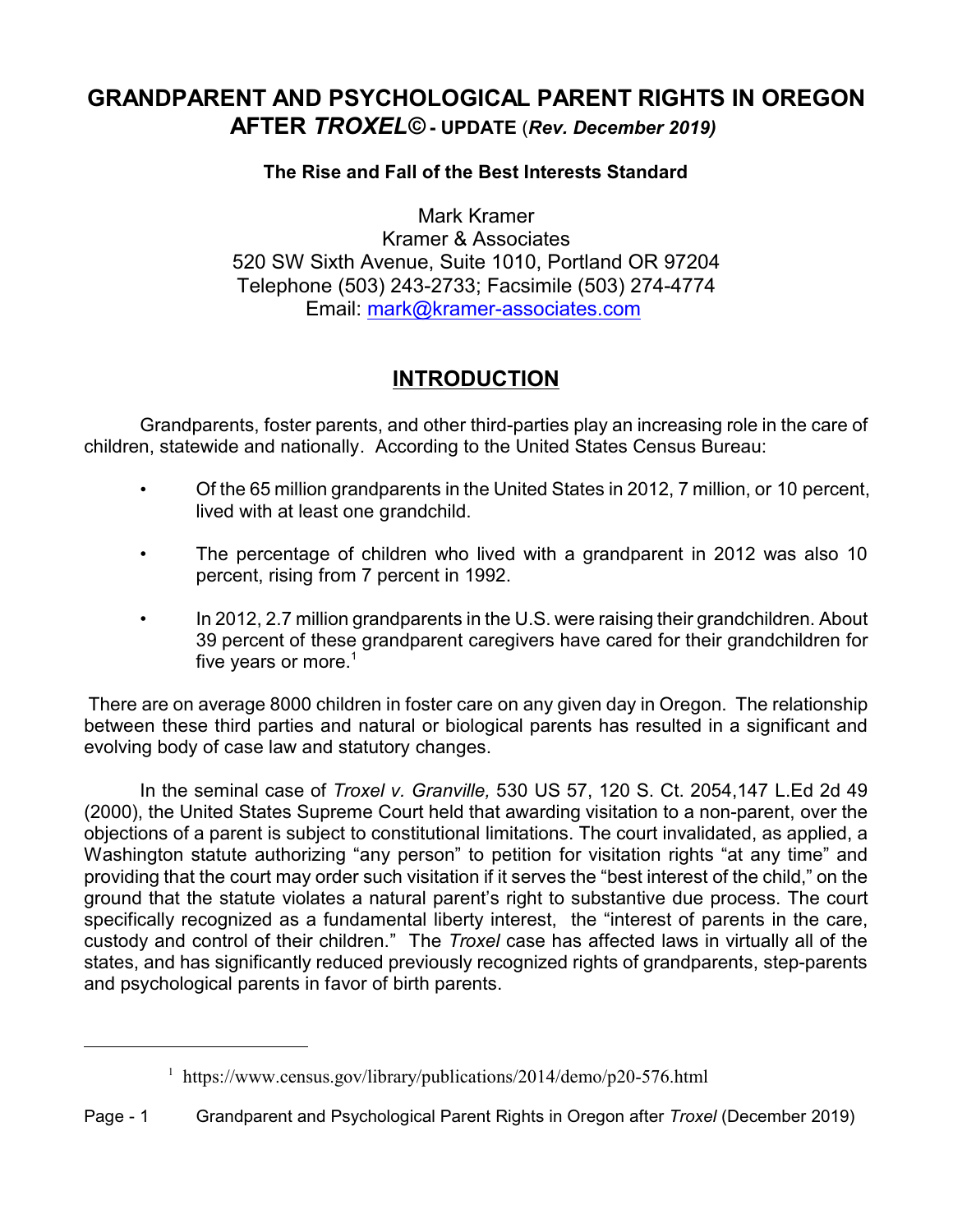In 2001, Oregon's legislature responded to *Troxel* by radically restructuring Oregon's psychological parent law (ORS 109.119) and in so doing, eliminated ORS 109.121-123, which gave specific rights to grandparents.

Before discussing the implications of *Troxel* and amended ORS 109.119, it is important to understand Oregon's law before *Troxel*.

#### **GRANDPARENT AND THIRD PARTY RIGHTS IN OREGON BEFORE** *TROXEL*

Before *Troxel*, Oregon's jurisprudence evolved from a strict preference in favor of natural parents to a fairly straight-forward application of the best interests test. In *Hruby and Hruby*, 304 Or 500 (1987), the Oregon Supreme Court held that the best interest standard is not applicable in custody disputes between natural parents and other persons, and that in custody disputes, a natural parent would not be deprived of custody absent "some compelling threat to their present or future well-being." That standard remained in place until 1999 when in *Sleeper and Sleeper*, 328 Or 504 (1999), *Hruby* was effectively swept aside and the court ordered that the best interest standard be applied to psychological parent cases. In *Sleeper*, the stepfather, a primary caretaker, obtained custody over biological mother. (See also *Moore and Moore*, 328 Or 513 (1999)). Significantly, the court limited *Sleeper* holding, applying the best interests test under the statute, by making it limited by an undefined "supervening right" of a natural parent. Therefore, before *Troxel*, once a third party had met the test for being psychological parent (*de facto* custodian), the best interest standard was applied and the psychological parent competed on an equal footing with the natural parent, subject to the natural parent's "supervening right." This "supervening right" was defined and applied in the post *Troxel* cases.

## *TROXEL* **APPLIED – THE NEW STANDARD**

In *O'Donnell-Lamont and Lamont,* 337 Or 86 (2004), the Supreme Court reversed the Court of Appeals and restored custody of the children to grandparents. The Supreme Court's decision brings some much needed clarity to the application of *Troxel* as well as the post-*Troxel* version of ORS 109.119. Contrary to several prior Court of Appeals decisions, the Supreme Court held that it is not necessary that a third party overcome the *Troxel* birth parent presumption by demonstrating that the birth parent would harm the child or is unable to care for the child. Rather, the Supreme Court adhered to the legislative standard that "the presumption could be overcome by a showing, based on a preponderance of the evidence, that the parent does not act in the best interest of the child." *Id.* at 107. While a parent's unfitness or harm to a child can be strong evidence to overcome the *Troxel* (and ORS 109.119) birth parent presumption, that presumption may be rebutted by evidence of any of the enumerated factors as well as other evidence not specifically encompassed by one of the statutory factors. "The statutory touchstone is whether the evidence at trial overcomes the presumption that a legal parent acts in the best interest of the child, not whether the evidence supports one, two, or all five of the non-exclusive factors identified in ORS 109.119 (4)(b)." *Id*. at 108.

Page - 2 Grandparent and Psychological Parent Rights in Oregon after *Troxel* (December 2019)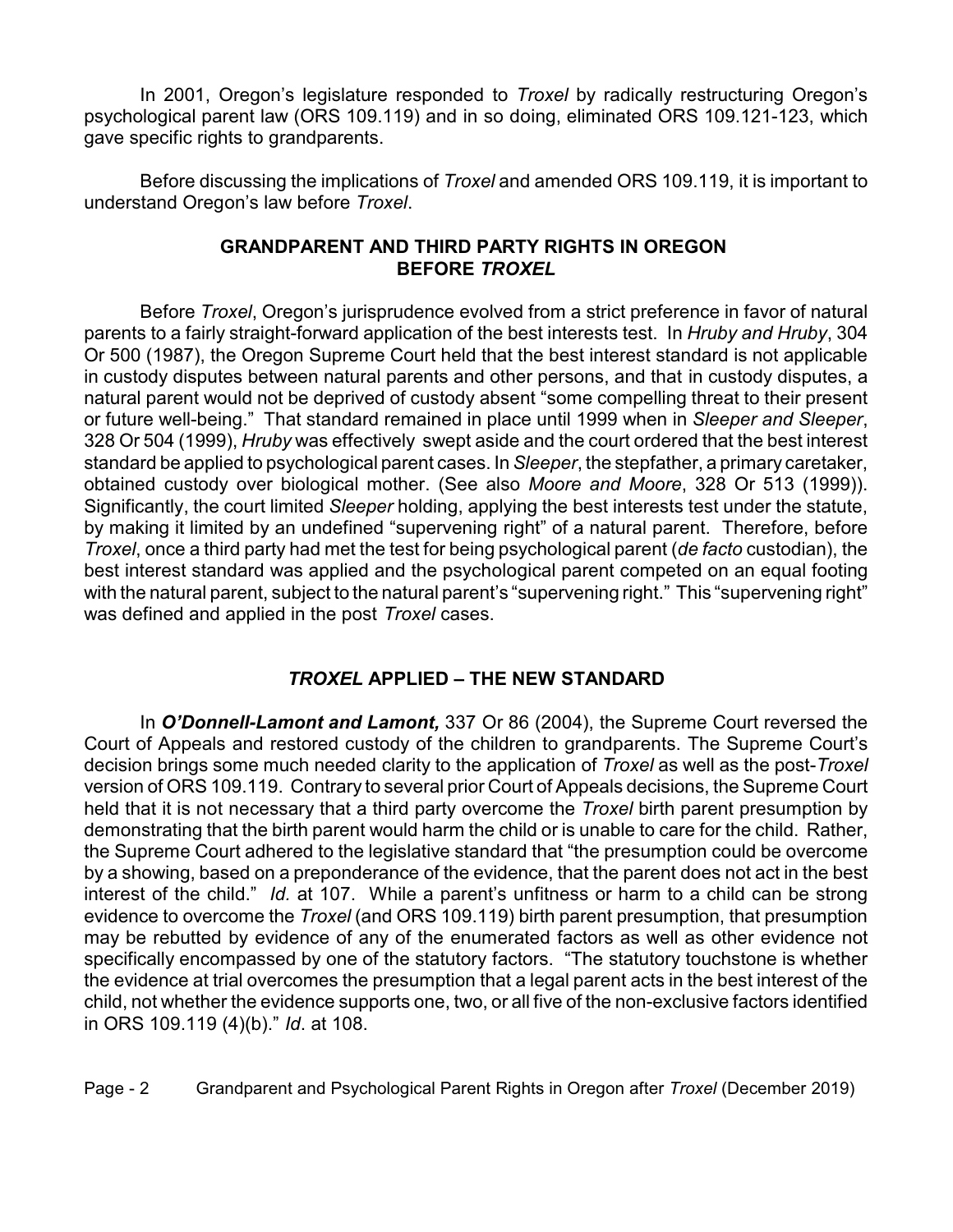Notwithstanding this broad and encompassing standard, the more-recent case law demonstrates that two factors, parental fitness and harm to the child, are by far the most significant. See also discussion below on "*Demonstrating Harm to the Child - What Is Enough*?"

## **DIGEST OF POST-***TROXEL* **CASES IN OREGON**

1. *Harrington v. Daum*, 172 Or App 188 (2001), CA A108024. Visitation awarded to deceased mother's boyfriend over objection of birth father, reversed. After *Troxel* v. *Granville*, application of ORS 109.119 requires that "significant weight" be given to a fit custodial parent's decision. The parent's constitutional right is a supervening right that affects the determination of whether visitation is appropriate and prevents the application of solely the best interest of the child standard.

2. *Ring v. Jensen*, 172 Or App 624 (2001), CA A105865. Award of grandparent visitation, reversed. Grandmother's difficulty in obtaining the amount of visitation desired does not demonstrate the pattern of denials of reasonable opportunity for contact with the child as required by ORS 109.121.

3. *Newton v. Thomas,* 177 Or App 670 (2001), CA A109008. Interpreting a prior version of ORS 109.119, the court reversed an award of custody to the grandparents in favor of the mother. Under ORS 109.119, a court may not grant custody to a person instead of a biological parent based solely on the court's determination of what is in the child's best interest. The court must give significant weight to the supervening fundamental right of biological parents to the care, custody and control of their children. In a footnote, the court declined to consider the impact of the amendments to ORS 109.119 enacted by the 2001 Legislature.

4. *Williamson v. Hunt*, 183 Or App 339 (2002), CA A112192. Award of grandparent visitation reversed. The retroactive provisions of amended ORS 109.119 apply only to cases filed under the 1999 version of that statute and former ORS 109.121. Parental decisions regarding grandparent visitation are entitled to "special weight." Without evidence to overcome the presumption that a parent's decision to limit or ban grandparent visitation is not in the best interest of the child, the trial court errs in ordering such visitation (but see *Lamont*, Case Note 6).

5. *Wilson and Wilson*, 184 Or App 212 (2002), CA A113524. Custody of stepchild awarded to stepfather, along with parties' joint child, reversed. Under *Troxel*, custody of the mother's natural child must be awarded to fit birth mother and because of the sibling relationship, custody of the parties' joint child must also be awarded to mother. [See Case Note 20 discussion below for Court of Appeals decision on remand from Supreme Court.]

6. *O'Donnell-Lamont and Lamont*, 184 Or App 249 (2002), CA A112960. Custody of 2 children to maternal grandparents, reversed in favor of birth father (mother deceased). To overcome the presumption in favor of a biological parent under ORS 109.119(2)(a) (1997), the court must find by a preponderance of the evidence either that the parent cannot or will not provide adequate love and care or that the children will face an undue risk of physical or psychological harm in the parent's custody. [See discussion at Case Note 12 for *en banc* decision

Page - 3 Grandparent and Psychological Parent Rights in Oregon after *Troxel* (December 2019)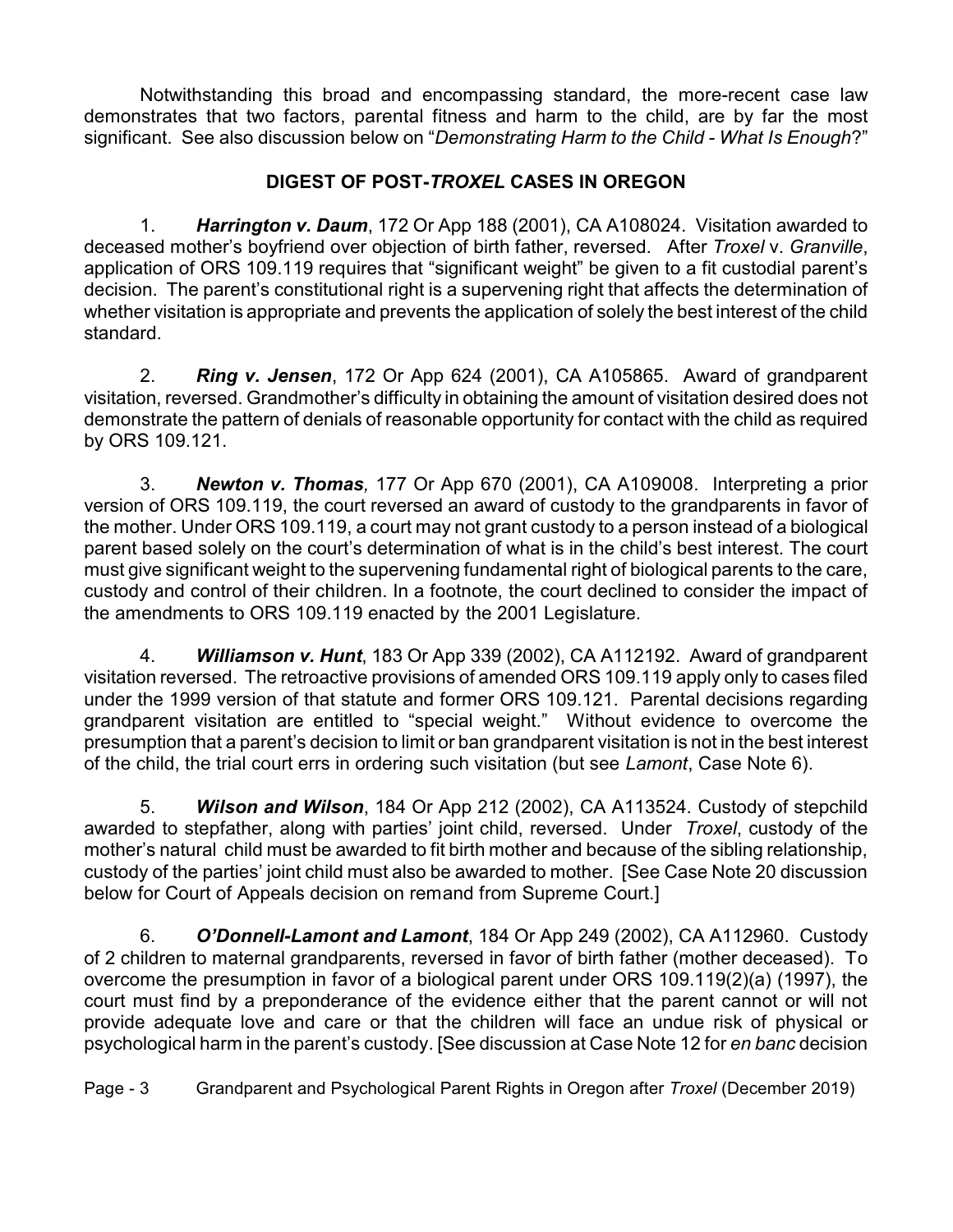and discussion above, and Case Note 16 below for Supreme Court decision.]

7. *Moran v. Weldon*, 184 Or App 269 (2002), CA A116453. *Troxel* applied to an adoption case. Adoption reversed where father's consent was waived exclusively based upon the incarceration provisions of ORS 109.322. *Troxel* requires that birth father's consent may not be waived without "proof of some additional statutory ground for terminating parental rights\*\*\*."

8. *State v. Wooden*, 184 Or App 537, 552 (2002), CA A111860. Oregon Court of Appeals, October 30, 2002. Custody of child to maternal grandparents, reversed in favor of father (mother murdered). A legal parent cannot avail himself of the "supervening right to a privileged position" in the decision to grant custody to grandparents merely because he is the child's biological father. Father may be entitled to assert parental rights if he grasps the opportunity and accepts some measure of responsibility for the child's future. To overcome presumption in favor of father, caregiver grandparents must establish by a preponderance of the evidence that father cannot or will not provide adequate love and care for the child or that moving child to father's custody would cause undue physical or psychological harm. Rather than order an immediate transfer, the court ordered that birth father be entitled to custody following a 6-month transition period. [See also Case Note 20, *Dennis,* for an example of another transition period ordered.]

9. *Strome and Strome*, 185 Or App 525 (2003), *rev. allowed*, 337 Or 555 (2004), CA A111369. Custody of 3 children to paternal grandmother reversed in favor of birth father. The Court of Appeals ruled that where the biological father had physical custody for 10 months before trial, and had not been shown to be unfit during that time, Grandmother failed to prove by a preponderance of the evidence that father cannot or will not provide adequate love and care for the children or that placement in his custody will cause an undue risk of physical or psychological harm, in spite of father's past unfitness. [See discussion below Case Note 22 for Court of Appeals decision on remand from Supreme Court.]

10. *Austin and Austin*,185 Or App 720 (2003), CA A113121. In the first case applying revised ORS 109.119 and, in the first case since *Troxel*, the Court of Appeals awarded custody to a third party (step-parent) over the objection of a birth parent (mother). The constitutionality of the revised statute was not raised before the court. The court found specific evidence to show that mother was unable to adequately care for her son. The case is extremely fact specific. Father had been awarded custody of three children, two of whom were joint children. The third child at issue in the case, was mother's son from a previous relationship. Therefore, sibling attachment as well as birth parent fitness were crucial to the court's decision. Petition for Review was filed in the Supreme Court and review was denied [337 Or 327 (2004)].

11. *Burk v. Hall*, 186 Or App 113, 121 (2003), CA A112154. Revised ORS 109.119 and *Troxel* applied in the guardianship context. In reversing a guardianship order the court held that: "\*\*\*guardianship actions involving a child who is not subject to court's juvenile dependency jurisdiction and whose legal parent objects to the appointment of guardian are – in addition to the requirements of ORS 125.305 – subject to the requirements of ORS 109.119." The constitutionality of amended ORS 109.119 was not challenged and therefore not addressed by this court.

Page - 4 Grandparent and Psychological Parent Rights in Oregon after *Troxel* (December 2019)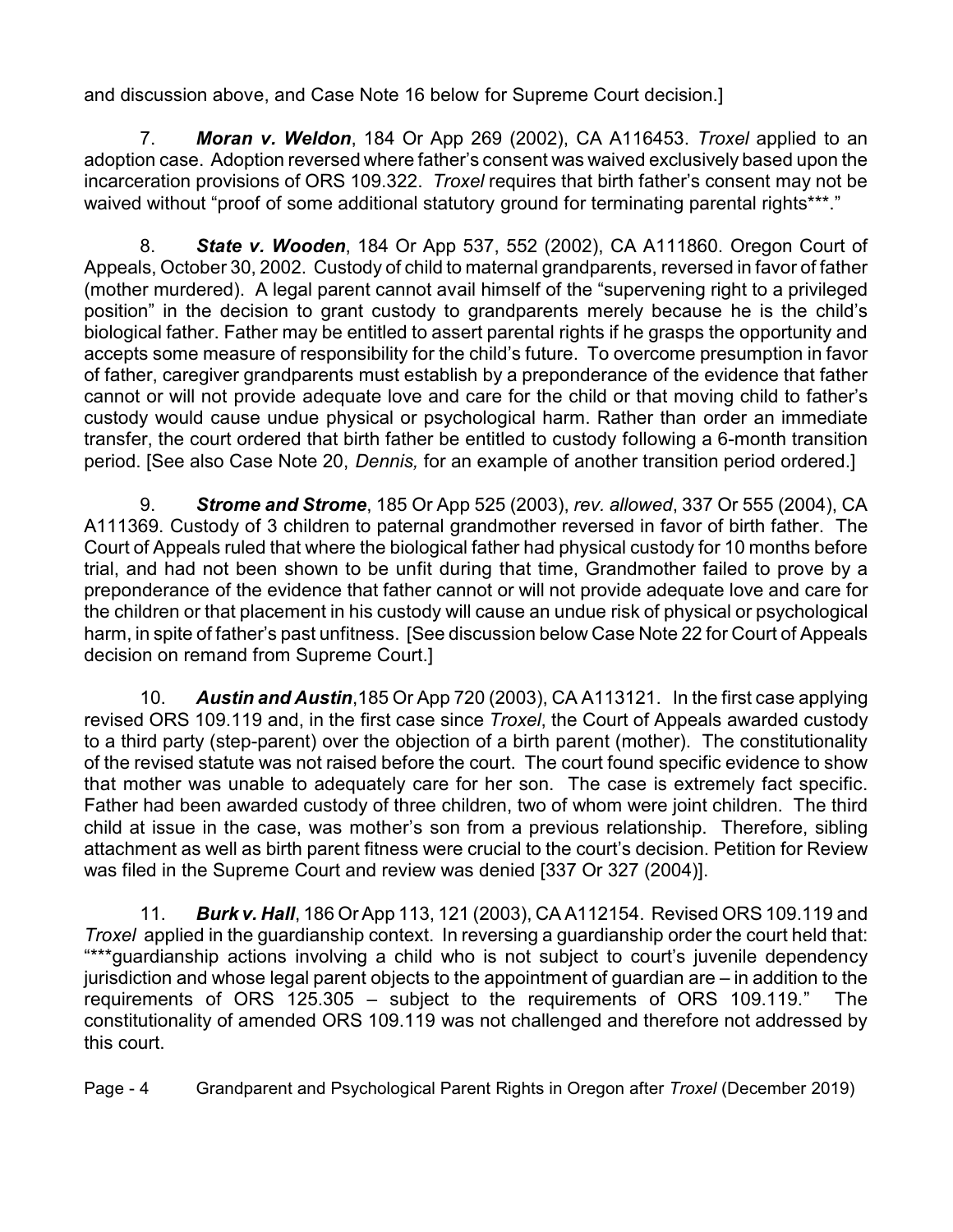12. *O'Donnell-Lamont and Lamont*, 187 Or App 14 (2003) (*en banc*), CA A112960. The *en banc* court allowed reconsideration and held that the amended psychological parent law [ORS 109.119 (2001)] was retroactively applicable to all petitions filed before the effective date of the statute. The decision reversing the custody award to grandparent and awarding custody to father was affirmed. Although 6 members of the court appeared to agree that the litigants were denied the "\*\*\*fair opportunity to develop the record because the governing legal standards have changed\*\*\*," a remand to the trial court to apply the new standard was denied by a 5 to 5 tie vote. [See discussion at Case Note 6 and Case Note 16 for Supreme Court decision.]

13. *Winczewski and Winczewski*, 188 Or App 667 (2003), *rev. den*. 337 Or 327 (2004), CA A112079. [Please note that the *Winczewski* case was issued before the Supreme Court's decision in *Lamont*.] The *en banc* Court of Appeals split 5 to 5 and in doing so, affirmed the trial court's decision, awarding custody of two children to paternal grandparents over the objection of birth mother, and where birth father was deceased. For the first time, ORS 109.119 (2001) was deemed constitutional as applied by a majority of the members of the court, albeit with different rationales. Birth mother's Petition for Review was denied by the Supreme Court.

14. *Sears v. Sears & Boswell*, 190 Or App 483 (2003), *rev. granted* on remand, 337 Or 555 (2004), CA A117631. The court reversed the trial court's order of custody to paternal grandparents and ordered custody to mother where the grandparents failed to rebut the statutory presumption that mother acted in the best interests of a 4-year old child. Mother prevailed over grandparents, notwithstanding the fact that grandparents were the child's primary caretakers since the child was 8 months old, and that mother had fostered and encouraged that relationship. *Sears* makes it clear that the birth parent's past history and conduct are not controlling. Rather, it is birth parent's present ability to parent which is the pre-dominate issue. [See Case Note 19 for decision on remand.]

15. *Wurtele v. Blevins*, 192 Or App 131 (2004), *rev. den*., 337 Or 555 (2004), CA A115793. Trial court's custody order to maternal grandparents over birth father's objections. A custody evaluation recommended maternal grandparents over birth father. The court found compelling circumstances in that if birth father was granted custody, he would deny contact between the child and grandparents, causing her psychological harm, including threatening to relocate with the child out-of-state.

16. *O'Donnell-Lamont and Lamont***,** 337 Or 86, 91 P3d 721 (2004), *cert. den*., 199 OR App 90 (2005), 125 S Ct 867 (2005), CA A112960. The Oregon Supreme Court reversed the Court of Appeals and restored custody of the children to grandparents. Contrary to several prior Court of Appeals decisions, the Supreme Court held that it is not necessary that a third party overcome the *Troxel* birth parent presumption by demonstrating that the birth parent would harm the child or is unable to care for the child. Rather, the Supreme Court adhered to the legislative standard that "the presumption could be overcome by a showing, based on a preponderance of the evidence, that the parent does not act in the best interest of the child." *Id.* at 107. While a parent's unfitness or harm to a child can be strong evidence to overcome the *Troxel* (and ORS 109.119) birth parent presumption, that presumption may be rebutted by evidence of any of the enumerated factors as well as other evidence not specifically encompassed by one of the

Page - 5 Grandparent and Psychological Parent Rights in Oregon after *Troxel* (December 2019)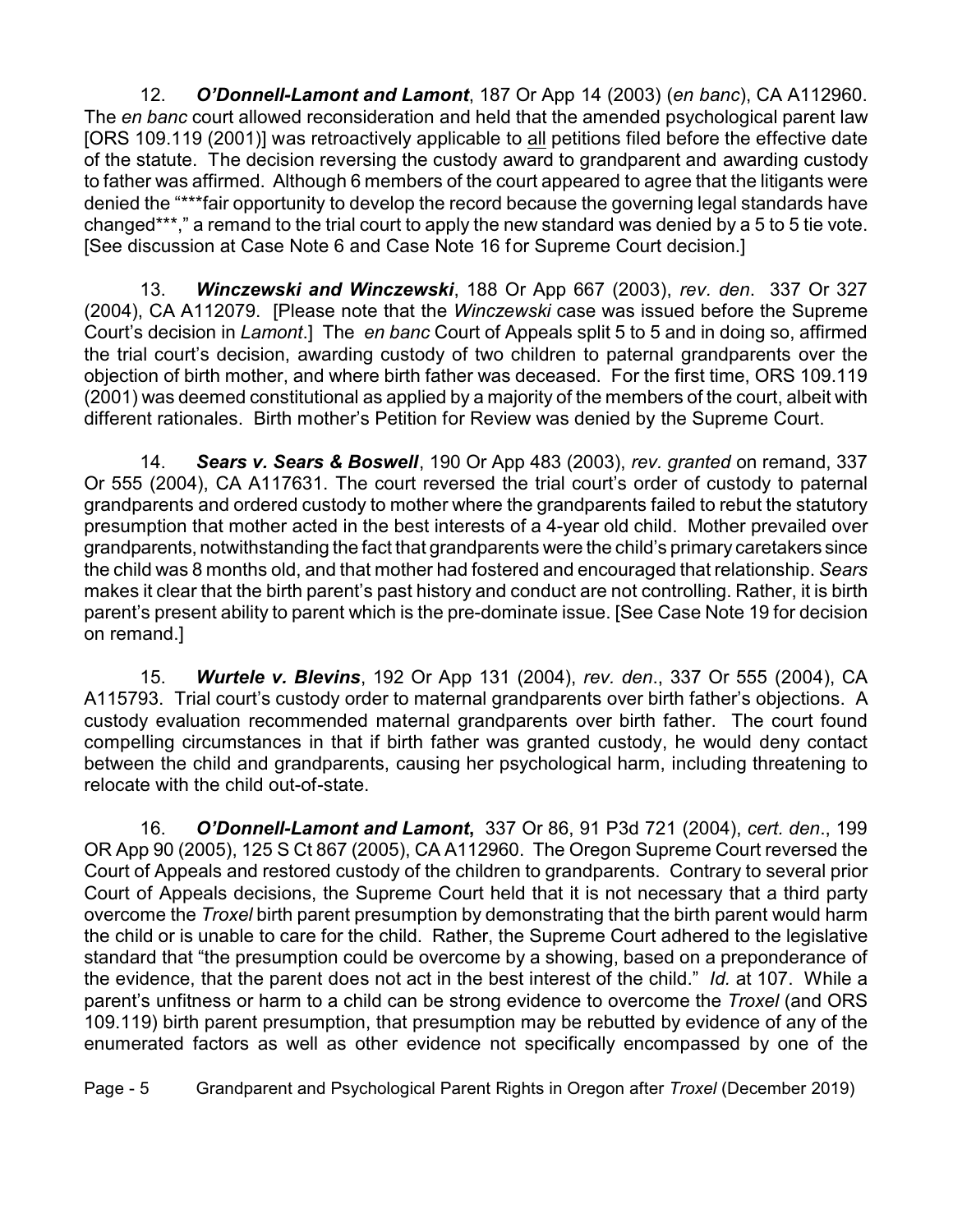statutory factors. "The statutory touchstone is whether the evidence at trial overcomes the presumption that a legal parent acts in the best interest of the child, not whether the evidence supports one, two, or all five of the non-exclusive factors identified in ORS 109.119(4)(b)."

17. *Meader v. Meader*, 194 Or App 31 (2004), CA A120628. Grandparents had previously been awarded visitation of two overnight visits per month with three grandchildren and the trial court's original decision appeared to be primarily based upon the best interests of the children and the original ruling was considered without application of the *Troxel* birth parent presumption. After the Judgment, birth parents relocated to Wyoming and grandparents sought to hold parents in contempt. Parents then moved to terminate grandparents' visitation. At the modification hearing, before a different trial court judge, parents modification motion was denied on the basis that birth parents had demonstrated no "substantial change of circumstances." *Id.* at 40.

The Court of Appeals reversed and terminated grandparents' visitation rights. The court specifically found that in a modification proceeding no substantial change of circumstances was required. *Id.* at 45. Rather, the same standard applied a parent versus parent case [see *Ortiz and Ortiz*, 310 Or 644 (1990)] was applicable, that is the best interest of the child. The evidence before the modification court included unrebutted expert testimony that the child's relationship with grandmother was "very toxic; that the child did not feel safe with grandmother; that the child's visitation with grandmother was a threat to her relationship with Mother and that such dynamic caused the child to develop PTSD." The court also found "persuasive evidence" that the three children were showing signs of distress related to the visitation.

18. *Van Driesche and Van Driesche,* 194 Or App 475 (2004), CA A118214. The trial court had awarded substantial parenting time to step-father over birth mother's objections. The Court of Appeals reversed finding that the step-parent did not overcome the birth parent presumption. This was the first post - *Lamont* (Supreme Court) case. Although mother had encouraged the relationship with step-father while they were living together, and although such evidence constituted a rebuttal factor under ORS 109.119, this was not enough. The court found that such factor may be given "little weight" when the birth parent's facilitation of the third-party's contact was originally in the best interest of the child but was no longer in the best interest of the child after the parties' separation. Step-father contended that the denial of visitation would harm the children but presented no expert testimony.

19. *Sears v. Sears & Boswell*, 198 Or App 377 (2005), CA A117631. The Court of Appeals, after remand by the Supreme Court to consider the case in light of *Lamont* [Case Note 16], adheres to its original decision reversing the trial court's order of custody to maternal grandparents and ordering custody to birth mother. Looking at each of the five rebuttal factors as well as under the "totality of the circumstances", birth mother prevailed again. Grandparents' strongest factor, that they had been the child's primary caretaker for almost two years before the custody hearing, was insufficient. Specifically, grandparents did not show birth mother to be unfit at the time of trial, or to pose a serious present risk of harm to the child.

Page - 6 Grandparent and Psychological Parent Rights in Oregon after *Troxel* (December 2019)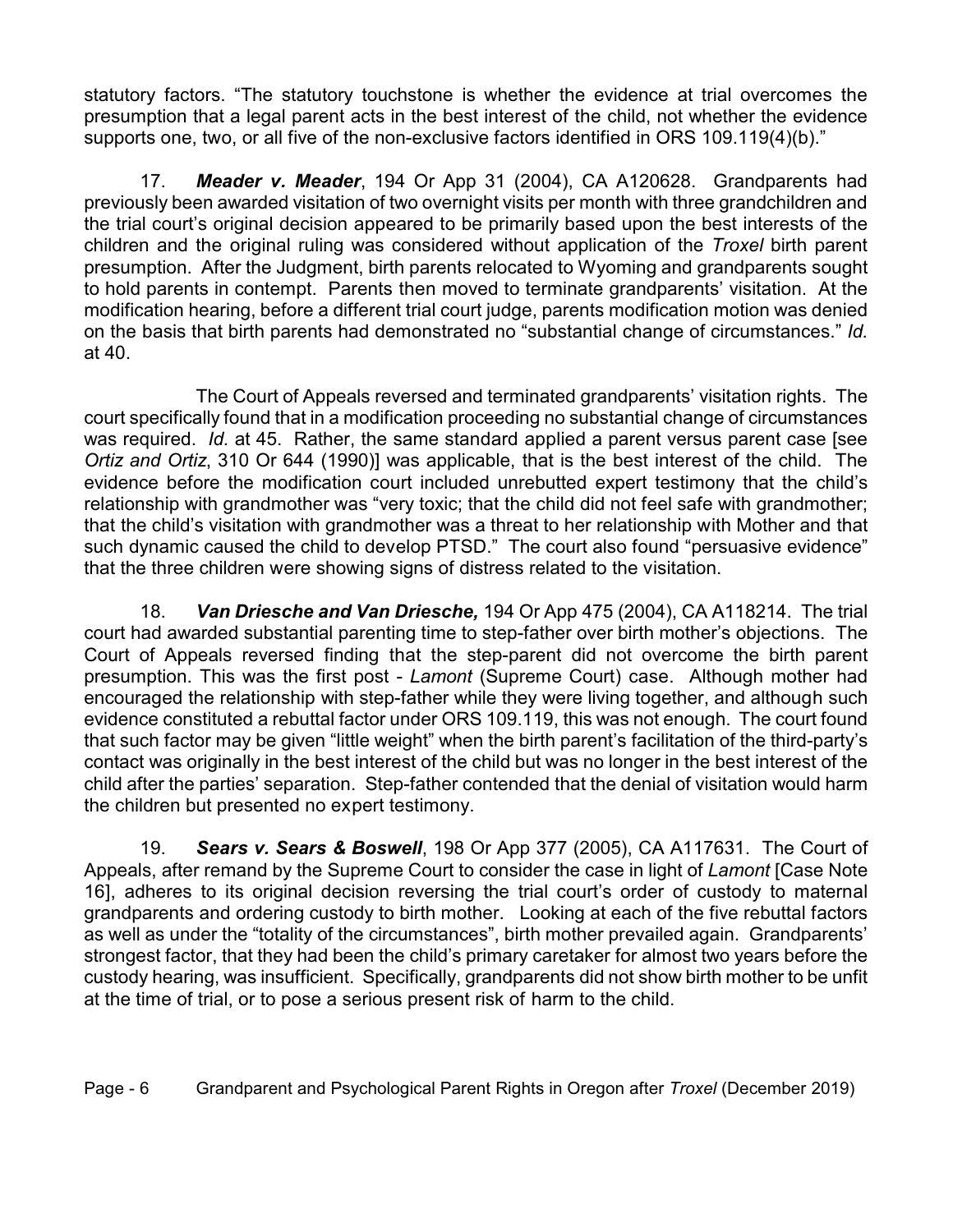20. *Dennis and Dennis*, 199 Or App 90 (2005), CA A121938. The trial court had awarded custody of father's two children to maternal grandmother. Based upon ORS 109.119 (2001) and *Lamont*, the Court of Appeals reversed, finding that grandmother did not rebut the statutory presumption that birth father acts in the best interest of the children. The case was unusual in that there was apparently no evidentiary hearing. Rather, the parties stipulated that the court would consider only the custody evaluator's written report (in favor of grandmother) and birth father's trial memorandum, in making its ruling on custody. Birth father prevailed notwithstanding the fact that he was a felon, committed domestic violence toward birth mother, and used illegal drugs. However, birth father rehabilitated himself and re-established his relationship with his children. Although grandmother had established a psychological parent relationship and had been the long-term primary caretaker of the children, she was not able to demonstrate that birth father's parenting at the time of trial was deficient or inadequate; nor was grandmother able to demonstrate that a transfer of custody to birth father would pose a present serious risk of harm to the children as grandmother's concerns focused of birth father's past behaviors. The case continued the Court of Appeals trend in looking at the present circumstances of the birth parent rather than extenuating the past deficiencies. The case is also significant in that rather than immediately transferring custody of the children to birth father, and because birth father did not request an immediate transfer, the case was remanded to the trial court to develop a transition plan and to determine appropriate parenting time for grandmother. Birth father's request for a "go slow" approach apparently made a significant positive impression with the court. [See also Case Note 8, *State v. Wooden*, for an example of another transition plan.]

21. *Wilson and Wilson* [see Case Note 5 above]. Birth father's Petition for Review was granted [337 Or 327 (2004)] and remanded to the Court of Appeals for reconsideration in light of *Lamont*. On remand [199 Or App 242 (2005)], the court upheld its original decision, which found both parties to be fit. Birth father failed to overcome the presumption that birth mother does not act in the best interest of birth mother's natural child/father's stepchild; therefore, for the same reasons as the original opinion, custody of the party's joint child must also be awarded to birth mother.

22. *Strome and Strome*, 201 Or App 625 (2005). On remand from Supreme Court to reconsider earlier decision in light of *Lamont*, the court affirms its prior decision (reversing the trial court) and awarding custody of the 3 children to birth father, who the trial court had awarded to paternal grandmother. Although birth father had demonstrated a prior interference with the grandparent-child relationship, the rebuttal factors favored birth father. The court particularly focused on the 10 months before trial where birth father's parenting was "exemplary." Because the children had remained in the physical custody of grandmother for the many years of litigation, the case was remanded to the trial court to devise a plan to transition custody to father and retain "ample contact" for grandmother. [See Case Note 9 above.]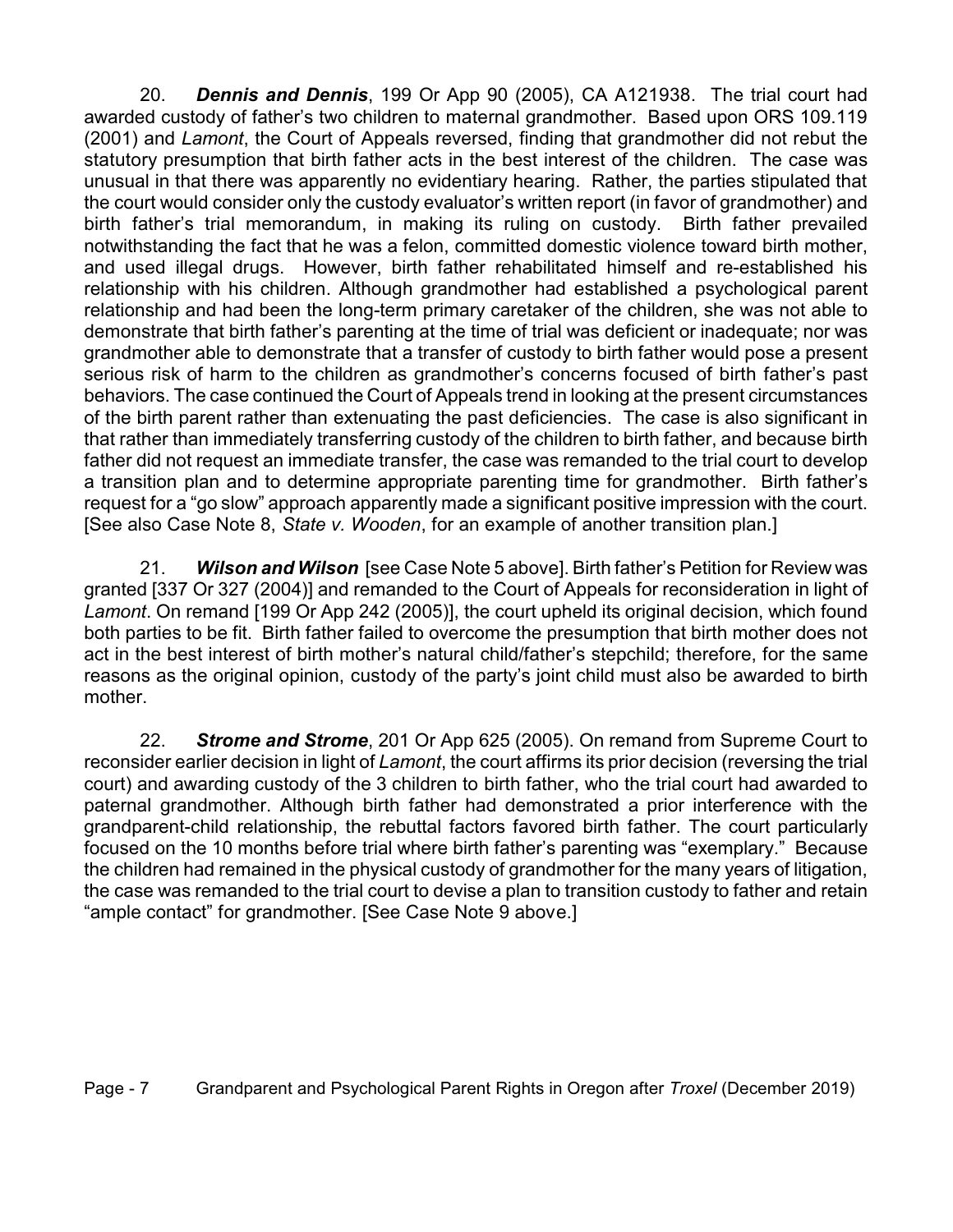23. *Poet v. Thompson***,** 208 Or App 442 (2006), CA A129220. Rulings made resulting from a pre-trial hearing to address issues of temporary visitation or custody under ORS 109.119, are not binding on the trial judge as the "law of the case." A party who does not establish an "ongoing personal relationship" or "psychological parent relationship" in such a hearing may attempt to establish such relationships at trial notwithstanding their failure to do so at the pre-trial hearing. Note the procedures and burdens to establish temporary visitation or custody or a temporary protective order or restraint are not established by statute or case law.

24. *Jensen v. Bevard and Jones*, 215 Or App 215 (2007), CA A129611. The trial court granted grandmother custody of a minor child based upon a "child-parent relationship" in which grandmother cared for the child on many, but not all, weekends when mother was working. The Court of Appeals reversed, finding that grandmother's relationship did not amount to a "childparent" relationship under ORS 109.119 and therefore, was not entitled to custody of the child. Mother and grandmother did not reside in the same home.

*Practice Note: It is unclear in this case whether grandmother also sought visitation based upon an "ongoing personal relationship." [ORS 109.119(10)(e)]. If she had, she may have been entitled to visitation but would have had to prove her case by a clear and convincing standard. Where a third-party's "child-parent" relationship is not absolutely clear, it is best to alternatively plead for relief under the "ongoing personal relationship," which is limited to visitation and contact only.*

25. *Muhlheim v. Armstrong*, 217 Or App 275 (2007), CA A129926 and A129927. The Court of Appeals reversed the trial court's award of custody of a child to maternal grandparents. The child had been in an unstable relationship with mother and the child was placed with grandparents by the Department of Human Services (DHS). Although father had only a marginal relationship with the child, the court nevertheless ruled that he was entitled to custody, because the grandparents had not sufficiently rebutted the parental presumption factors set forth in ORS 119.119(4)(b). Grandparents had only been primary caretakers for 5 months proceeding the trial. Father had a criminal substance abuse history but "not so extensive or egregious to suggest that he is currently unable to be an adequate parent." While stability with grandparents was important and an expert had testified that removal of the child would "cause significant disruption to her development," those factors did not amount to "a serious present risk of psychological, emotional, or physical harm to the child." As in *Strome* (Case Note 22 above), the court directed the trial court to establish a transition plan to transfer custody to father and preserve ample contact between the child and her relatives.

*Practice Note: This case follows the general trend of preferring the birth parent over the third-party, and the downplaying of issues related to a birth parent's prior history, lack of contact, and disruption to the stability of the child. It may have been important in this case that grandparents hired a psychologist to evaluate their relationship, but the psychologist never met with father, nor was a parent-child observation performed.*

Page - 8 Grandparent and Psychological Parent Rights in Oregon after *Troxel* (December 2019)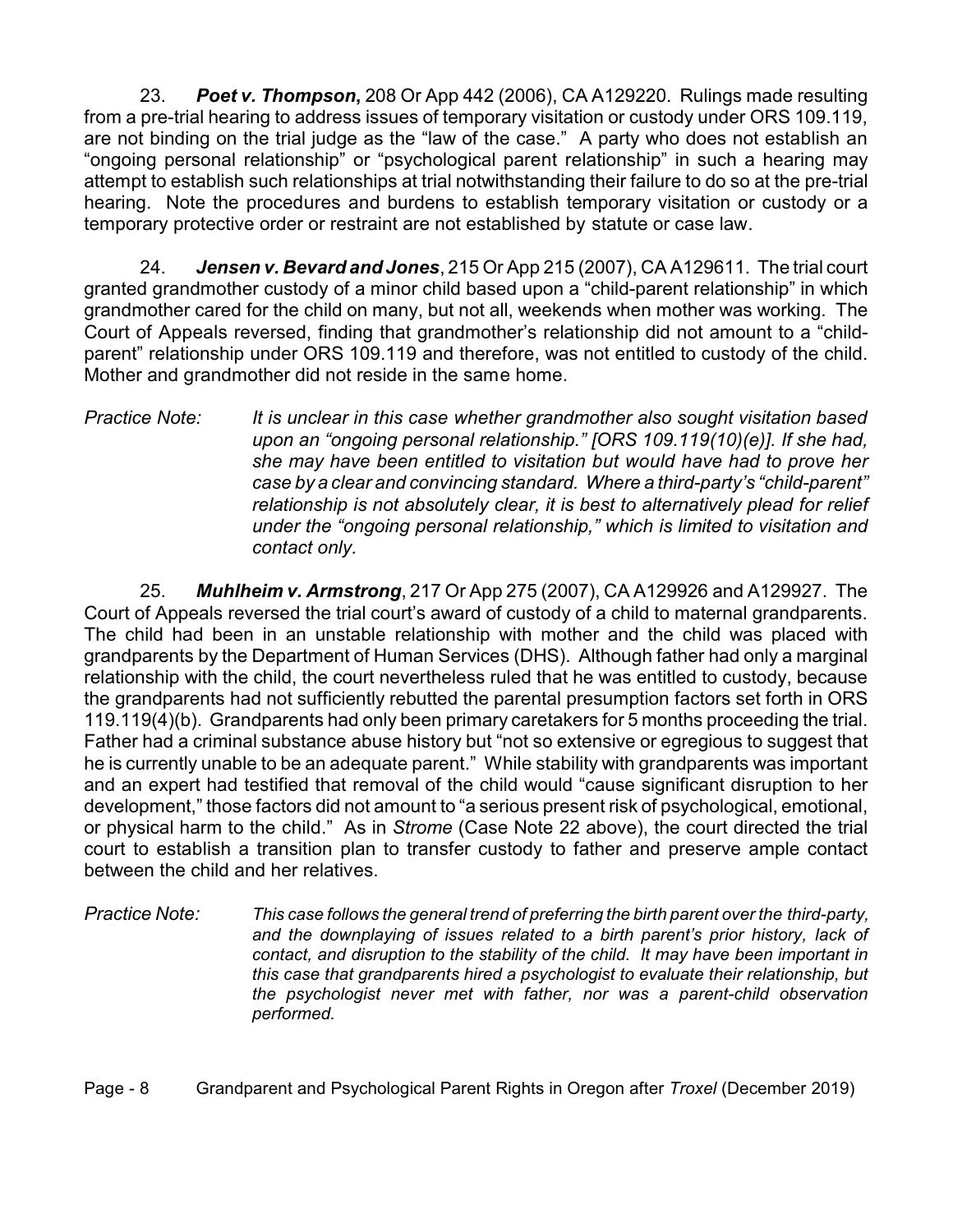26. *Middleton v. Department of Human Services*, 219 Or App 458 (2008), CA A135488. This case arose out of a dispute over the placement of a child between his long-term foster family and his great aunt from North Dakota, who sought to adopt him. DHS recommended that the child be adopted by his foster parents. The relatives challenged the decision administratively and then to the trial court under the Oregon Administrative Procedures Act (APA) (ORS 183.484). The trial court set aside the DHS decision, preferring adoption by the relatives. On appeal, the case was reversed and DHS's original decision in favor of the foster parent adoption was upheld. The court emphasized that its ruling was based upon the limited authority granted to it under the Oregon APA, and this was not a "best interest" determination. Rather, DHS had followed its rules, the rules were not unconstitutional, and substantial evidence in the record supported the agency decision. Since substantial evidence supported placement with either party, under the Oregon APA the court was not authorized to substitute its judgment and set aside the DHS determination.

27. *Nguyen and Nguyen*, 226 Or App 183 (2009), CA A138531. Following the trend in recent cases, an award of custody to maternal grandparents was reversed and custody was awarded to birth mother. Mother had been the primary caretaker of the minor child (age 7 at the time of trial) but became involved in a cycle of domestic violence between herself, the child's father, and others; residential instability, and drug use. Mother also had some mental health issues in the past. At trial, the custody evaluator testified that mother was not fit to be awarded custody at the time of trial, but could be fit if she could make "necessary changes and provide stability and consistency \*\*\*." As to parental fitness, the most important issue according to the court, was that mother's history did not make her *presently* unable to care adequately for the child. As to the harm to the child element, the court repeated its past admonition that the evidence must show a "serious present risk" of harm. It is insufficient to show "\*\*\*that living with a legal parent *may* cause such harm." As in *Strome* (Case Note 22), the court directed the trial court to establish an appropriate transition plan because of the child's long-term history with grandparents.

28. *Hanson-Parmer, aka West and Parmer*, 233 Or App 187 (2010), CA A133335. The trial court determined that husband was the psychological parent of her younger son, and is therefore entitled to visitation with him pursuant to ORS 109.119(3)(a). Husband is not biological father. On appeal, the dispositive legal issue was whether husband had a "child-parent relationship." ORS 109.119(10)(a) is a necessary statutory prerequisite to husband's right to visitation in this case. Held: Husband's two days of "parenting time" each week is insufficient to establish that husband "resid[ed] in the same household" with child "on a day-to-day basis" pursuant to ORS 109.119(10)(a). Reversed and remanded with instructions to enter judgment including a finding that husband is not the psychological parent of child and is not entitled to parenting time or visitation with child; otherwise affirmed. See *Jensen v. Bevard* (Case No. 24).

29. *DHS v. Three Affiliated Tribes of Port Berthold Reservation,* 236 Or App 535 (2010), CA A143921. In a custody dispute under the Indian Child Welfare Act (ICWA) between long-term foster parents and a relative family favored by the tribe of two Indian children, the Court of Appeals found good cause to affirm the trial court's maintaining the children's placement with foster parents. Although this was not an ORS 109.119 psychological parent case, it contains interesting parallels. Under the ICWA, applicable to Indian children, the preference of the tribe for placements outside the biological parent's home, is to be honored absent good cause.

Page - 9 Grandparent and Psychological Parent Rights in Oregon after *Troxel* (December 2019)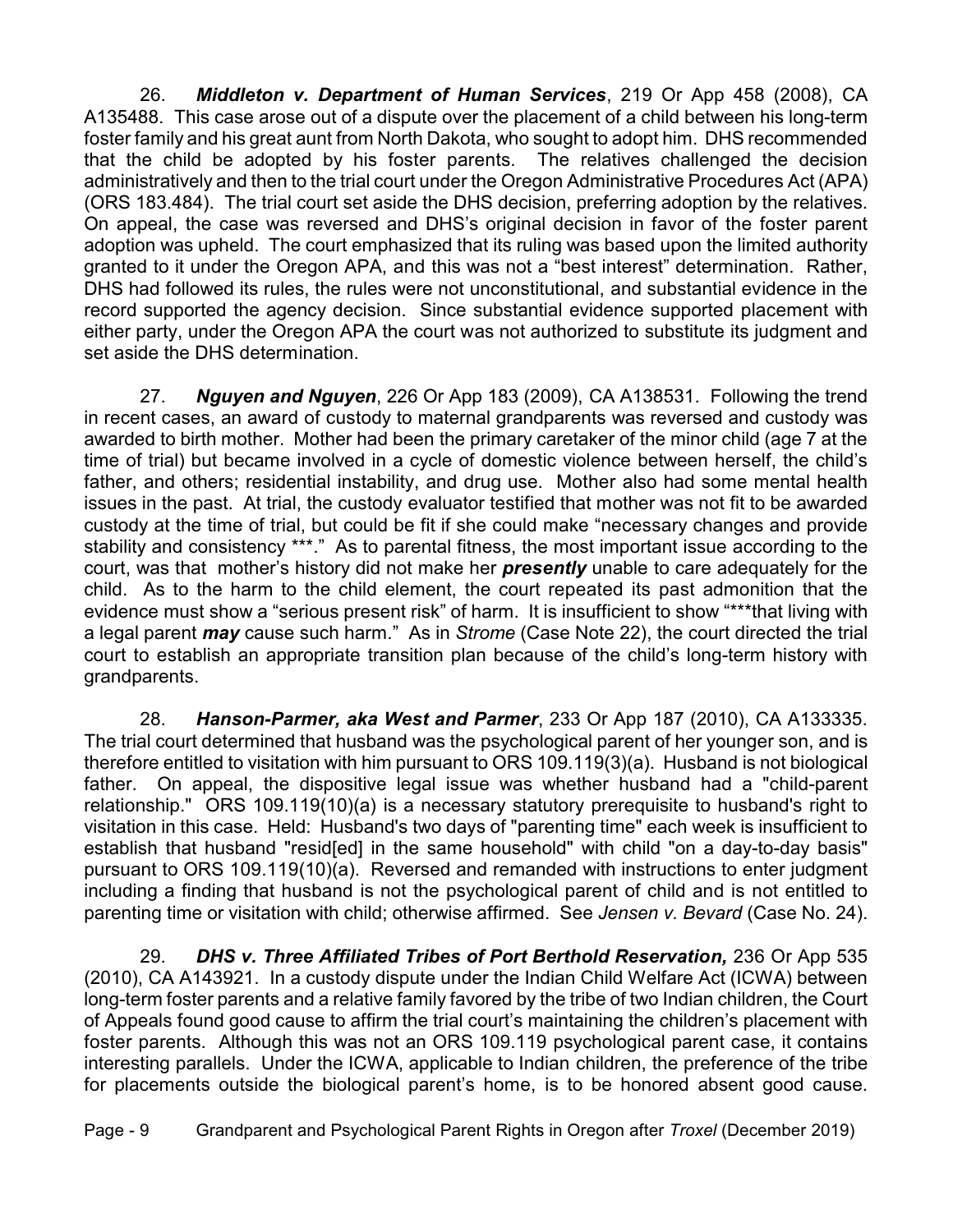Although the ICWA does not define the term "good cause", the trial court concluded that it "properly and necessarily includes circumstances in which an Indian child will suffer serious and irreparable injury as a result of the change in placement." The Court of Appeals agreed with the trial court that good cause existed based upon persuasive expert testimony that "the harm to [the children] will be serious and lasting, if they are moved from [foster parents'] home." This analysis has its parallel in the ORS 109.119 rebuttal factor which provides for custody to a third-party if a child would be "psychologically, emotionally, or physically harmed" if relief was not ordered. It also parallels the Supreme Court's analysis of the ORS 109.119 harm standard, as requiring proof of circumstances that pose "a serious risk of psychological, emotional, or physical harm to the child." This case points to the necessity of expert testimony to support a third-party when they are seeking to obtain custody from a biological parent. See *Lamont* decision (Case Note 16).

30. *Digby and Meshishnek*, 241 Or App 10 (2011), CA A139448. Former foster parent (FFP) sought third-party visitation from adoptive parents. FFP had last contact with children in July 2005 and filed an action under ORS 109.119 in June 2007, pleading only a "child-parent relationship" and not an "ongoing personal relationship." Trial court allowed FFP visitation rights. Court of Appeals reversed finding that FFP did not have a "child-parent relationship" within 6 months preceding the filing of the petition and because FFP did not plead or litigate an "ongoing personal relationship." *Lesson: Plead and prove the correct statutory relationship (or both if the facts demonstrate both).* 

31. *G.J.L. v. A.K.L.*, 244 Or App 523 (2011), CA A143417 (*Petition for Review Denied*). Grandparents were foster parents of grandson for most of his first 3 years of life. After DHS returned child to birth parents and wardship was terminated, parents cut off all contact with grandparents. Trial court found that grandparents had established a grandparent-child relationship and that continuing the relationship between them and child would be positive. Trial court denied Petition for Visitation because of the "*significant unhealthy relationship*" between grandparents and mother. No expert testimony was presented at trial. On appeal, the Court found that grandparents had prevailed on three statutory rebuttal factors (recent primary caretaker; prior encouragement by birth parents; and current denial of contact by parents). However, the Court of Appeals denied relief because grandparents failed to prove a "*serious present risk of harm*" to the child from losing his relationship with grandparents, and that grandparents' proposed visitation plan (49 days per year) "*would substantially interfere with the custodial relationship*." A Petition for Review was denied.

32. *In the Matter of M.D., a Child, Dept. Of Human Services v. J.N.*, 253 Or App 494 (2012), CA A150405. (Juvenile Court) The court did not err in denying father's motion to dismiss jurisdiction given that the combination of child's particular needs created a likelihood of harm to child's welfare. However, the court erred by changing the permanency plan to guardianship because there was no evidence in the record to support the basis of that decision- that the child could not be reunified with father within a reasonable time because reunification would cause "severe mental and emotional harm" to child. The "severe mental and emotional harm" standard parallels to the Oregon Supreme Court's analysis of the ORS 109.119 harm standard, as requiring proof of circumstances that pose a "serious risk of psychological, emotional, or physical harm to the child." See *Lamont* decision [Case No. 16].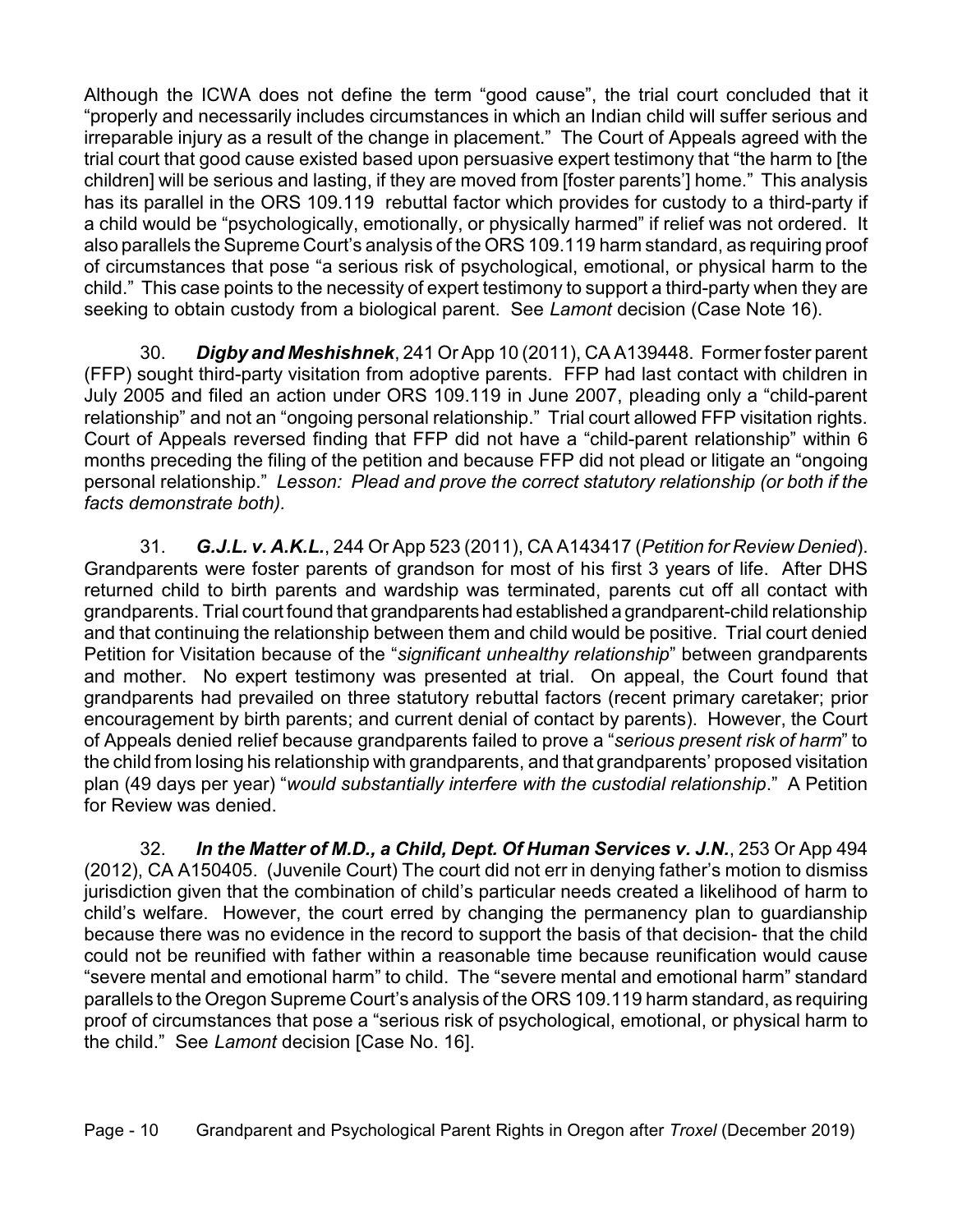33. *In the Matter of R.J.T., a Minor Child, Garner v. Taylor***,** 254 Or App 635 (2013), CA A144896). Non-bio parent obtained an ORS 109.119 judgment by default against child's mother for visitation rights with child. Later mother sought to set aside the default which was denied. Non bio parent later filed an enforcement action and also sought to modify the judgment seeking custody. The trial court set aside the original judgment, finding that non bio parent did not originally have a "child-parent" or "ongoing personal" relationship to sustain the original judgment; if she did have such a relationship, she could not rebut the birth parent presumption; and finally, that even if the birth parent presumption was rebutted, that visitation between non bio parent and the child was not in the child's best interest. On appeal, the Court of Appeals reversed the trial court for setting aside the original judgment *sua sponte*, finding no extraordinary circumstances pursuant to ORCP 71C. The Court of Appeals bypassed the issue as to whether there was originally an ongoing personal relationship with the child and originally whether the birth parent presumption had been rebutted. Instead, it simply upheld the trial court, finding that visitation should be denied because it was not in the child's best interests. Since this was not a *de novo* review, the court did not explain why visitation was not in the best interests of the child, but it would appear that the continuing contentious relationship between the parties was a significant factor.

34. *Underwood et al and Mallory, nka Scott*, 255 Or App 183 (2013), CA A144622. Grandparents obtained custody of child by default. Although certain ORS 109.119 rebuttal factors were alleged, the judgment granting custody to Grandparents was pursuant to ORS 109.103. Mother later filed a motion to modify the original judgment citing ORS 107.135 and ORS 109.103, but not ORS 109.119. In response, Grandparents contended that Mother did not satisfy the "substantial change of circumstances" test, governing ORS 107.135 modifications. The trial court and the Court of Appeals agreed. The Court of Appeals also noted with approval the trial court's finding that a change of custody would not be in the child's best interest, noting in particular that Grandparents had been the primary caretaker of the child for the past 10 years and facilitated (until recently) ongoing relationships between the child, his siblings, and mother. Because the case had originally been filed (apparently erroneously) under ORS 109.103, the Court of Appeals avoided "*the complex and difficult question \*\*\* as to whether the provision of ORS 109.119(2)© that removes the presumption from modification proceedings would be constitutional as applied to a circumstance where no determination as to parental unfitness was made at the time the court granted custody to grandparents*." Accordingly, where a custody or visitation judgment is obtained originally by default without a specific finding that the birth parent presumption had been overcome, it is unclear as to whether such presumption, under the United States Constitution, needs to be rebutted in modification or other subsequent proceedings.

35. *Dept. of Human Services v. S.M.*, 256 Or App 15 (2013), CA A151376. This is a juvenile court case holding a trial court's order allowing children, as wards of the court, to be immunized pursuant to legal advice but over mother and father's religious objections. There is an insightful discussion of *Troxel v. Granville* at pp 25-31. The court found that the immunization order did not violate *Troxel* or the constitutional right of parents to "direct the upbringing of their children," but noted the possibility that certain state decisions might run afoul of constitutional rights. This case strongly suggests that legal parents may be fit in certain spheres of parenting, but unfit as to others.

Page - 11 Grandparent and Psychological Parent Rights in Oregon after *Troxel* (December 2019)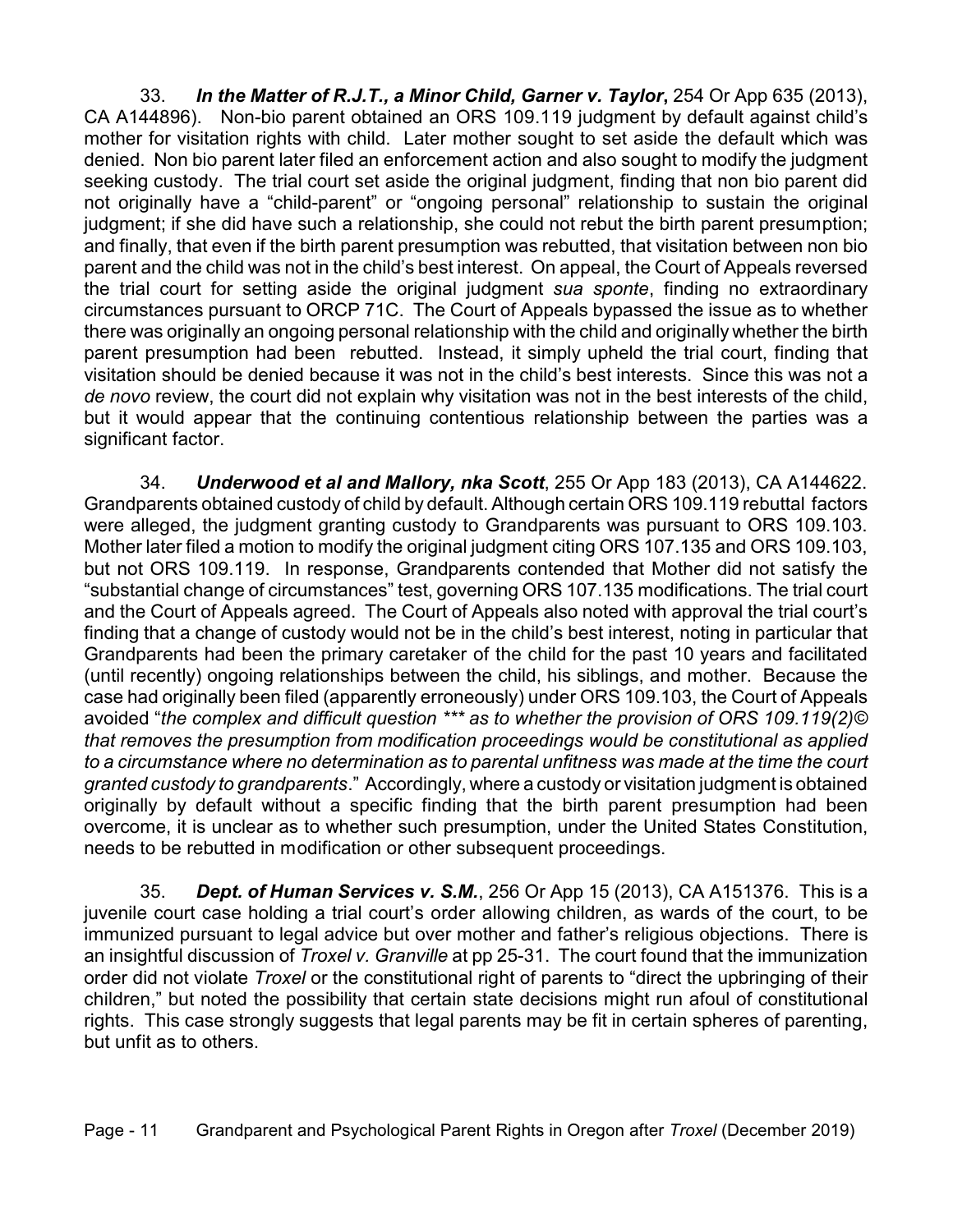36. *Dept. Of Human Services v. L. F.***,** 256 Or App 114 (2013), CA A152179. This is a fairly standard juvenile court case where the Court of Appeals upheld the trial court's finding of jurisdiction as to mother. As applied to ORS 109.119 litigation, the court's holding as follows may be relevant to the rebuttal factor relating to parental fitness and harm to the child. Noting that child, L.F., had "\**\*\* severe impairments of expressive and receptive language*," the Court of Appeals agreed with the trial court that "\*\*\* *mother's inability or unwillingness to meet [child's] medical and developmental needs of [child] to a threat of harm or neglect. \*\*\* [Child's] development and welfare would be injured if mother were responsible for his care because she does not understand how to meet his special needs. Without the ability to understand and meet [child's] developmental and medical needs, it is reasonably likely that mother's care would hinder [child's] development and fall short of satisfying his medical needs*." *Id.* at 121-122.

37**. Kleinsasser v. Lopes**, 265 Or App 195, 333 P3d 1239 (2014). In a marked departure from recent trends, the Court of Appeals upheld the trial court's judgment awarding custody of a child to Stepmother over the objections of biological Mother, where Father had died. Child had resided with Father and Stepmother for the prior four years. Mother had been in and out of Oregon and had not been active in the child's life until after Father's death. In contrast to a more rigid focus on the "parental fitness" and "harm to child" factors in prior cases, and although this was not a de novo review case, the Court of Appeals assessed all of the ORS 109.119 rebuttal factors and agreed with the trial court's findings that Stepmother satisfied the rebuttal factors except one. As to the parental fitness factor, the Court of Appeals disagreed with the trial court finding as to mother's past absenteeism as it related to her parental fitness. Consistent with prior rulings, it is the birth parent's present state of fitness, as of the date of the trial, that is most important. The trial court noted Mother's attitudes and conduct toward the child-Stepmother relationship which reflected poorly on her understanding of the child's best interests.

38. *Epler and Epler and Graunitz*, 258 Or App 464 (2013), (Court of Appeals); 356 Or 634 (2014) (Supreme Court). In the underlying divorce between Mother and Father, both parents stipulated that paternal Grandmother have custody of granddaughter. Grandmother had custody for most of the child's life, including the 5 years prior to Mother's modification motion. Mother filed to modify custody and argued that she was entitled to the Troxel /ORS 109.119 birth parent presumption. The trial court denied Mother's motion finding she had failed to prove a "change of circumstances" and that even if she had, the best interests of the child required that Grandmother retain custody. Mother appealed and the Court of Appeals upheld the trial court finding:

- When a biological parent stipulates to custody to a third-party in a ORS Chapter 107 proceeding and then seeks to modify such judgment, ORS 107.135 applies and such parent will be required to demonstrate a substantial change of circumstances. Such stipulation serves as a rebuttal to the *Troxel* presumption.
- ORS 107.135 does not expressly apply to modification proceedings in ORS 109.119 actions; rather ORCP 71C and the court's inherent authority applies. The *Troxel* presumption does not apply to ORS 109.119 modifications.
- The parental fitness standard in *Troxel* third-party cases is broader than the parental fitness standard in ORS Chapter 419B juvenile court termination cases (and presumably broader than such fitness standard in ORS Chapter 419B juvenile court dependency cases).

Page - 12 Grandparent and Psychological Parent Rights in Oregon after *Troxel* (December 2019)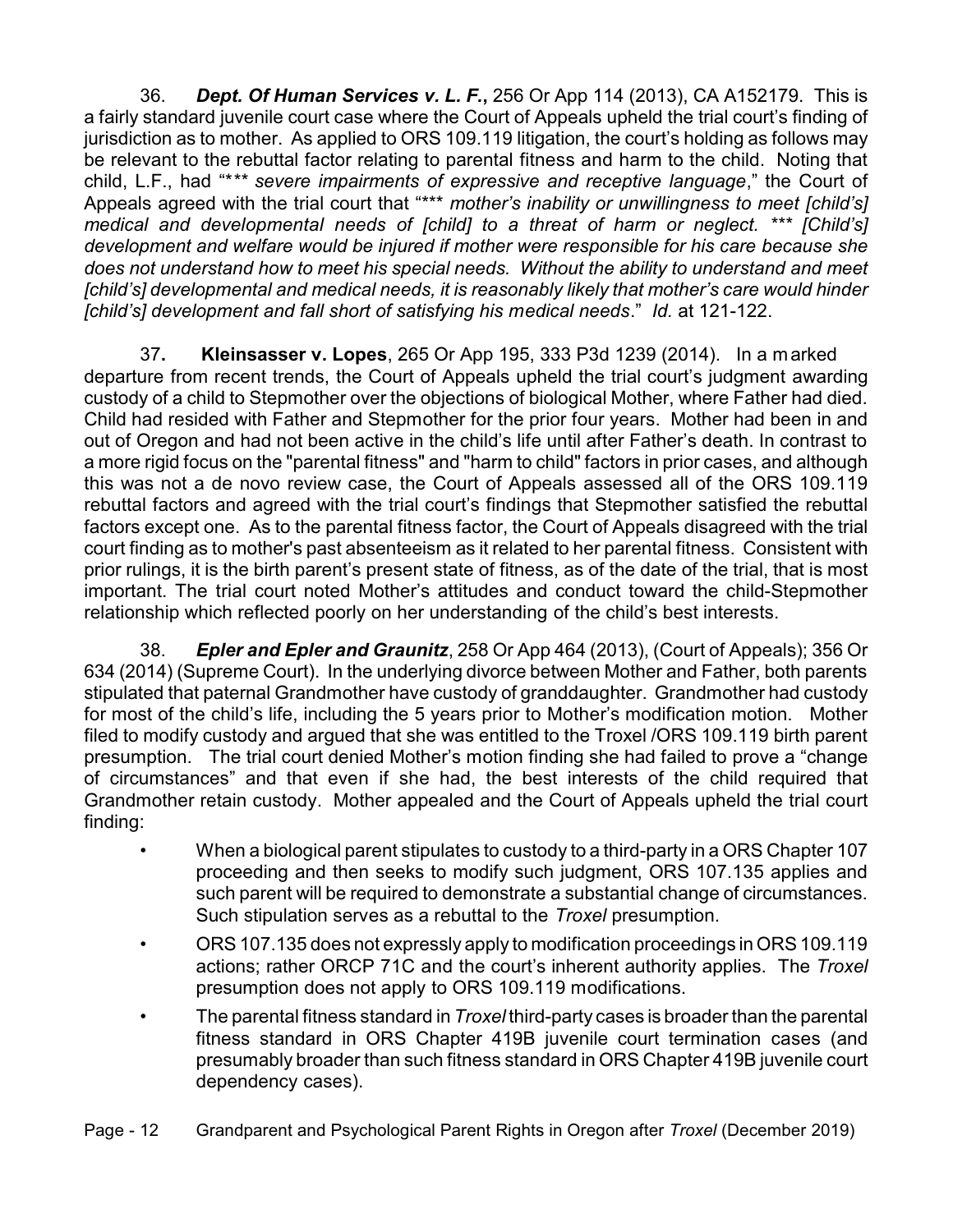The Supreme Court affirmed the Court of Appeals, but for different reasons, finding:

- Because the custody to Grandmother was pursuant to a Chapter 107 dissolution proceeding that this case is not governed by the psychological parent statute ORS 109.119, but rather the modification statute, ORS 107.135.
- "Mother is not entitled to the Troxel presumption that her custody preference is in the child's best interest (at least as to the facts of this case) and
- Mother was not prejudiced when she was held to the substantial change-incircumstances rule."
- Because the trial court found properly that it was not in the child's best interests that custody be changed, the Supreme Court did not address Mother's argument that the application of the change of circumstances rule unduly burdened her due process rights under *Troxel.*

## 39. **Department of Human Services v. A.L.,** 268 Or App 391, 400 (2015). Parents

successfully challenged the juvenile court's jurisdiction where, among other things, they had placed their children with paternal grandparents. "Because parents have entrusted their children to paternal grandparents who pose no a current threat of harm, the court did not have a basis for asserting jurisdiction over the children." A parent's inability to parent independently does not amount to a condition "seriously detrimental to the child," when such child is placed in a safe alternative placement. See also, **Matter of NB,** 271Or App 354 (2015) - another juvenile court case in which juvenile court jurisdiction of a child was based in part by the parents' delegation/transfer of care to third parties (grandparents). Construing ORS 419B.100(2), the Court held that the fact of the delegation could indeed be a factor in determining whether juvenile court jurisdiction was appropriate, but the delegation *per se* was not sufficient. Rather the inquiry would have to be case specific and address particular facts, for example whether the child was exposed to risks of the parent(s) while in the third party's care. In the **NB** case, DHS didn't meet the burden to demonstrate such risks.

## 39A**. Larkins v. Larkins,** 275 Or.App. 89 (2015)

## and **In re Marriage of Southard**, 275 Or.App. 538 (2015).

Both cases involve a child (AR) who was raised in large part by Southard who was married to AR's mother. *Southard had raised AR as his own child, was named on his birth certificate for his entire life, and lived with him on and off over a five-year period*. Mother led Southard to believe that AR was his biological father, but AR's biological father was Larkins, another husband of Mother's.

Page - 13 Grandparent and Psychological Parent Rights in Oregon after *Troxel* (December 2019)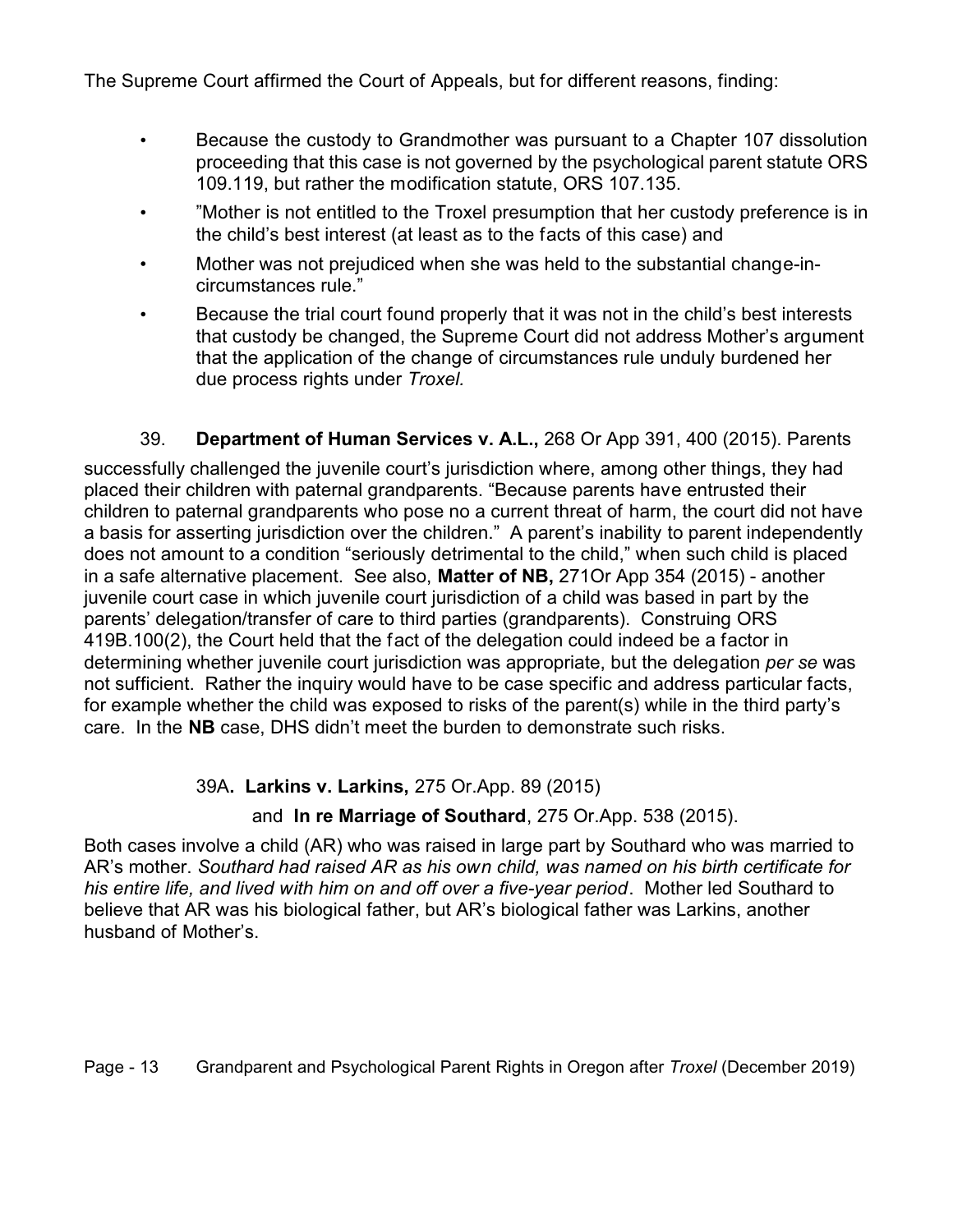In the first part of the consolidated appeal (**Larkins),** the Court denied Mother's appeal of the dissolution judgment where the trial court awarded custody of AR (and Southard's biological children) to Southard. The Court did not find admissible evidence that the marriage to Southward was void, but it held that *it was within the court's authority to make a custody award to a party who has sought the benefit of a marriage even if the court had declared the marriage void.* 

In the second part of the consolidated appeal (**Southard),** Mother challenged the trial's ruling that Southard was entitled to custody as a psychological parent under ORS 109.119. The Court found that Southard rebutted the legal parent presumption under ORS 109.119 (and *Troxel*) on 3 levels: circumstances detrimental to AR if Southard's motion were not granted; that Mother fostered, encouraged or consented to the relationship between AR and Southard; and that Mother unreasonably denied or limited contact between the child and Southard; Using the same factors and findings, the Court affirmed the trial court's finding that custody to Southard was in AR's best interests.

40. *Kennison v. Dyke,* 280 Or App 121 (2016). CA157378. ORS 109.119 judgement awarding grandmother visitation, reversed and remanded because trial court failed to make the required findings that grandmother rebutted, by clear and convincing evidence, the birth parent presumption prescribed by ORS 109.119. The Court of Appeals made it clear that "an order granting visitation rights must include 'findings of fact supporting the rebuttal of the presumption.' ORS 109.119(2)(b)" The trial court had made ten detailed findings including a finding that "it would be unreasonable for [grandmother] to have no visitation" but the Court of Appeals agreed with mother that the trial court must specifically find that a third party (here grandmother) rebutted the statutory presumption that mother acted in the best interest of the child, "*before determining whether visitation would be in the best interest of the child*." Although the trial court made specific findings it did not make a specific reference to the statutory presumption and specifically that grandmother had overcome the presumption by clear and convincing evidence [PRACTICE TIP: be prepared to provide the court with proposed findings of fact and conclusions of law at the conclusion of your case or attach the same to your trial memorandum].

41. *Husk v. Adelman,* 281 Or App 378 (2016). CA158504. Mother's former partner was awarded third party visitation under ORS 109.119. The trial court was (mostly) upheld by the Court of Appeals, on a clear and convincing standard. Mother and her former partner were originally going to adopt a child together but later mother changed her position and adopted the child as her own. Several experts testified regarding the child's needs and whether mother's limitations on her partner's visitation schedule was appropriate and in the best interests of the child or self-serving and retaliatory. *De novo* review was requested but not adopted by the Court. Apart from the interesting fact pattern and the battle of the experts, this case is interesting in other respects. As to the "clear and convincing" standard required in ORS 109.119, when an "ongoing personal relationship" is present, the Court of Appeals made it clear that "... the clear and convincing standard of proof applies only to the courts' ultimate determination. The courts' subsidiary factual findings including [any of the statutory rebuttal factors] need only be found by a preponderance of the evidence ..." Mother did prevail in one

Page - 14 Grandparent and Psychological Parent Rights in Oregon after *Troxel* (December 2019)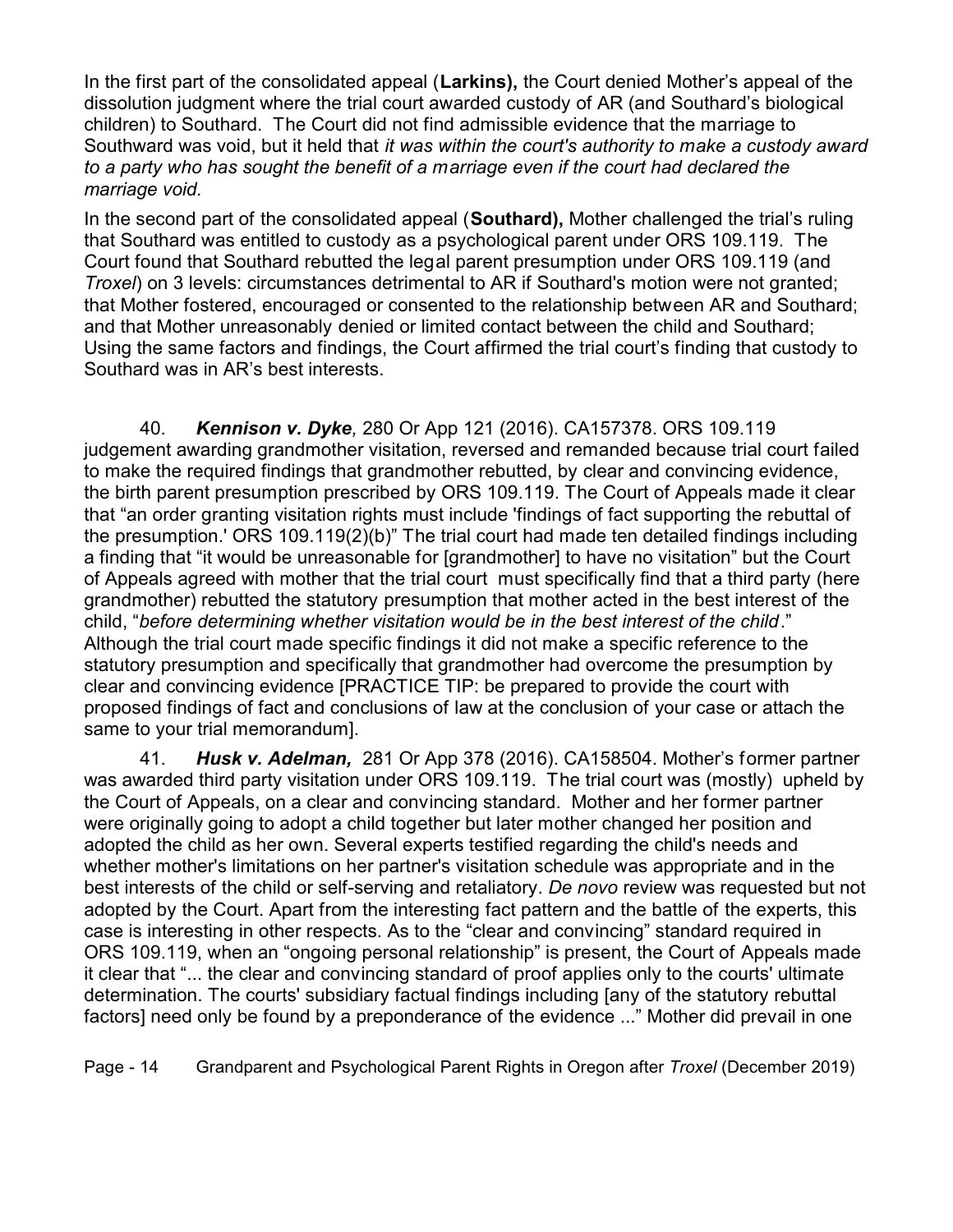aspect. The Court of Appeals reversed the trial court's order that partner receive access to child's medical and educational records, finding that such an order was beyond the authority granted to the court under ORS 109.119(3)(b) which provides only "visitation or contact rights." Finally, in a footnote, the court reiterated prior holdings that the constitutional requirements set forth in *Troxel v. Granville* 530 US 57 (2000) are satisfied once ORS 109.119 is applied properly.

42. **Holt and Atterbury**, 291 Or. Ap. 813 (2018). The Court upheld an award of custody of child to grandparents. In doing so it validated the construct that the Court is to use when determining if the birth parent presumption has been rebutted:

"*Further, when determining whether the presumption the legal parent acts in the best interest the child has been rebutted, "the court's focus is not in whether one or more of the statutory factors are present, but on whether the evidence as a whole is sufficient to overcome the presumption that the parent acts in the best interest of the child. \* \* \* Put another way, "[i]n specific cases, the weight to be given to each of the five statutory factors, to the evidence supporting those factors, and to other relevant evidence, w ill vary." Id. at 823-824 (internal citations omitted)*

In contrast to **Jensen** (see case note 24), here the Court found that the child's residence with grandparents 5-6 days a week met the "day to day" basis requirement to establish a childparent relationship under ORS 109.119(10(a).

43. **Dept. of Human Services v. J. G. K., 298 Or App 398 (2019)**. In a wardship case under ORS Chapter 419B, a parent has the right to present evidence that the support of a third party with his/her parenting might reduce or eliminate the need for a wardship. The Court held: " \*\*\**evidence that a parent has the assistance of friends and family members is relevant to the jurisdictional inquiry, because it is probative of how likely it is that the threat of harm or injury presented by the alleged or established jurisdictional bases will be realized. If the involvement of friends and family members sufficiently counters the risk to a child otherwise presented by a parent's deficits so that the child is safe, dependency jurisdiction is not warranted."* See also case note 39 - *Department of Human Services v. A.L.***,** 268 Or App 391, 400 (2015)

## **DEMONSTRATING HARM TO THE CHILD - WHAT IS ENOUGH?**

*Query*: Is the court expecting empirical or objective evidence that a transfer to a birth parent's full custody from a psychological parent would cause psychological harm to a child? How does one establish such evidence? Perhaps, some children may have to actually suffer psychological harm to form an empirical base. If a child is psychologically harmed as a result of the transition, does this constitute grounds for a modification? How long does one have to

Page - 15 Grandparent and Psychological Parent Rights in Oregon after *Troxel* (December 2019)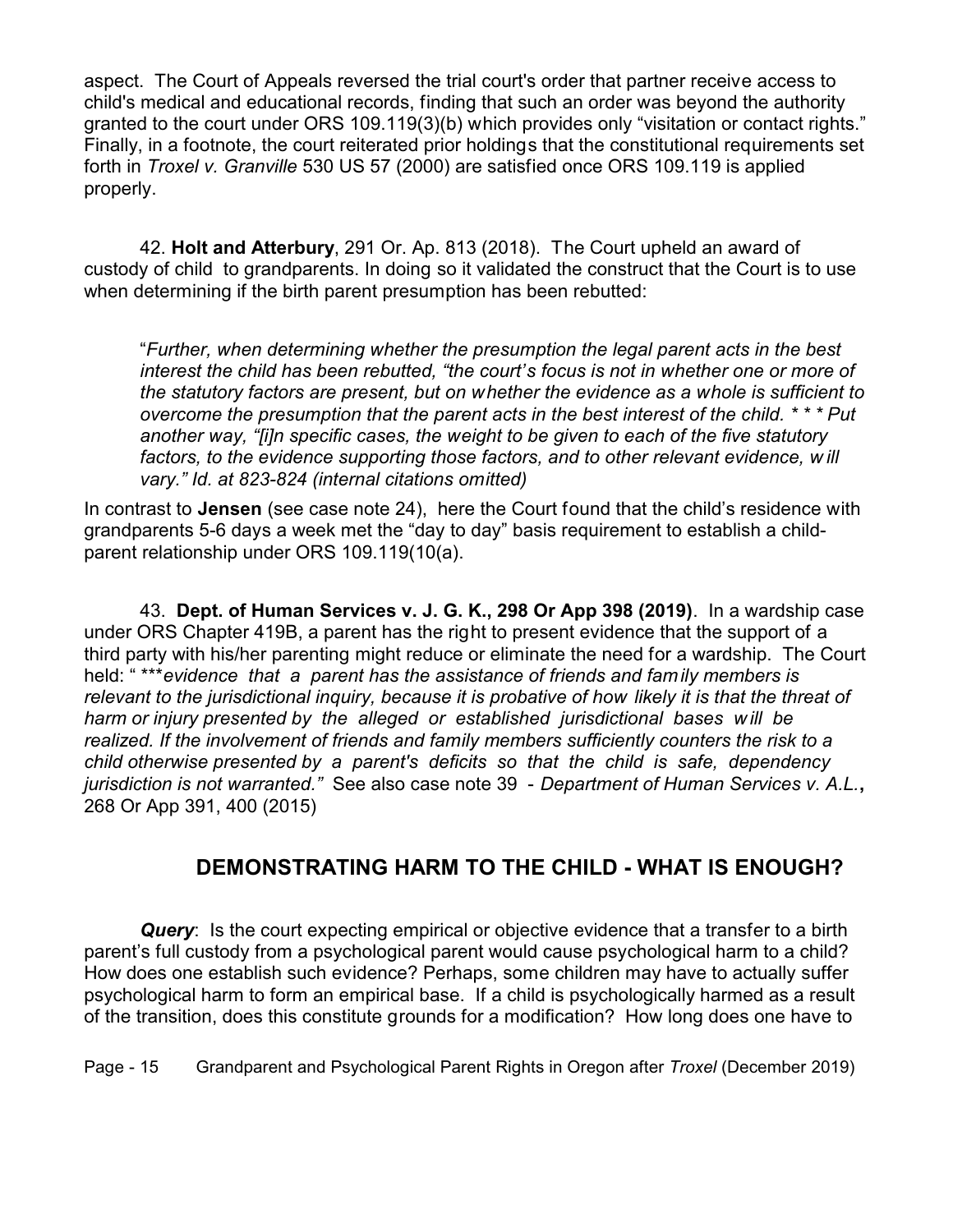wait to assess whether psychological harm is being done - 6 months? One year? Some guidance is offered from the following cases.

Although Amended ORS 109.119 provides that the natural parent presumption may be rebutted if "circumstances detrimental to the child exists if relief is denied," summary evidence that a child would be harmed through a transition to the custodial parent will not be adequate. In *State v. Wooden* [Case Note 8], the testimony of noted child psychologist Tom Moran, that moving the child now "would be devastating and traumatic" was not sufficient. The court was critical as to the narrow scope of Dr. Moran's analysis - he did not perform a traditional custody evaluation "instead, he offered an opinion - - based solely on his limited contact with the child -- on the narrow issue of the probable effect of awarding custody 'right now'." Moran was also rebutted by Dr. Jean Furchner, who recommended that custody be awarded to father after a transition period of between 6 to 12 months.

In the *Strome* case [Case Note 9], the court majority discounted the testimony of Dr. Bolstad (who, in contrast to Dr. Moran in *Wooden*, did a comprehensive evaluation including mental health testing) that found the children to be "significantly at risk." The majority preferred the testimony of evaluator Mazza who evaluated Father and the children only, albeit in a more intensive fashion. *Strome* reversed the trial court and awarded custody to father drawing a dissent of 4 members of the court.

Five members of the *Winczewski* court [Case Note 13], agreed that the facts demonstrated that birth mother was unable to care adequately for the children and that the children would be harmed if grandparent's were denied custody. That decision relied in part on the opinion of custody evaluator Dr. Charlene Sabin, whose report contained extensive references to mother's inability to understand the needs of the children; her unwillingness to accept responsibility for the children's difficulties and her very limited ability to distinguish between helpful and harmful conduct for the children. Viewing the same evidence through a different prism, Judge Edmonds and 4 members of the court determined that such evidence was inadequate to meet the constitutional standard. Judge Schuman and Judge Armstrong would have required evidence "far, far more serious" than presented to deny mother custody.

In the Supreme Court's *Lamont* decision [Case Note 16], the court specifically interpreted the "harm to child" rebuttal factor, ORS 109.119(4)(a)(B). Although the statutory language appeared to include a "may cause harm" standard, the Supreme Court adopted a limiting construction finding that "circumstances detrimental to the child" (ORS 109.119(4)(a)(B) "\*\*\*refers to circumstances that pose a **serious present risk** of psychological, emotional, or physical harm to the child." The use of the reference to "serious present risk" is significant. The court specifically rejected an interpretation that the birth parent presumption could be overcome merely by showing that custody to the legal parent "may" cause harm*. Id.* at 112-113. While helpful, this does not end the analysis. Although the harm may occur in the future, arguably an expert can testify that a transfer of custody to a birth parent presents a serious present risk of harm even though the actual harm may occur in the future. Regardless of how one articulates the standard, it is clear from *Lamont* and *Van Driesche* [Case Note 18] that expert testimony will be required to demonstrate harm to the child and likely be necessary in order to demonstrate deficits or incapacity of a parent.

Page - 16 Grandparent and Psychological Parent Rights in Oregon after *Troxel* (December 2019)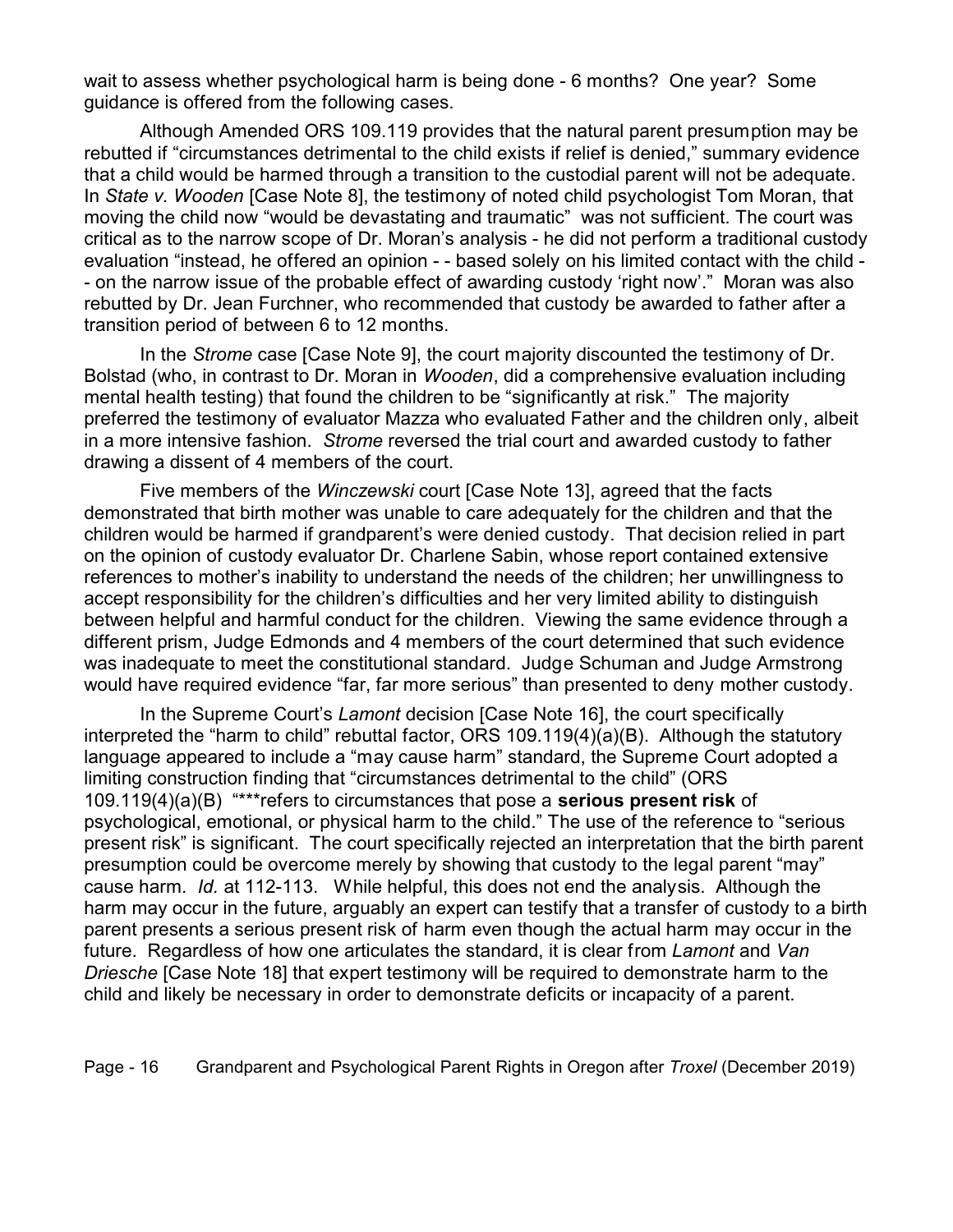The trend in recent cases is to focus on the current, not past, parenting strengths and weaknesses of the birth parent, particularly where the birth parent has made a substantial effort at rehabilitation or recovery. Recent cases also suggest that the importance of preserving the stability achieved with a third-party and avoiding the trauma due to a change of custody may not be sufficient to meet the "serious present risk of harm" standard. This is particularly so where the third-party and birth parent are cooperating [*Dennis,* Case Note 20] and a reasonable transition plan can be developed. On the other hand, a third party may be given favorable consideration when he or she has acted as the primary caretaker for a substantial period of the child's life. [*Kleinsasser,* Case Note 37; *Epler,* Case note 38].

## **DO CHILDREN HAVE CONSTITUTIONAL RIGHTS?**

In the ongoing battles between birth parents and third parties, it seems that the rights of children have been largely ignored, except to the extent that the best interests standard is still considered on a secondary level. In *Troxel*, Justice Stevens in dissent found that children may have a constitutional liberty interest in preserving family or family-like bonds. In a challenge that does not appear to have been taken root in post-*Troxel* jurisprudence, Justice Stevens warned:

"It seems clear to me that the due process clause of the  $14<sup>th</sup>$  Amendment leaves room for states to consider the impact on a child of possibly arbitrary parental decisions that neither serve nor are motivated by the best interests of the child." 120 S. Ct. at 2074.

Contrast Justice Stevens' opinion with the recent case of *Herbst v. Swan* (Case No. B152450, October 3, 2002, Court of Appeals for the State of California, Second Appellate District), applying *Troxel* and reversing a decision awarding visitation to an adult sister with her half-brother (after their common father died). The statute was determined to be an unconstitutional infringement upon the mother's right to determine with whom the child could associate.

In *Winczewski* [Case Note 13], Judge Brewer, citing a number of cases from other states and literature from journals, noted: "In the wake of *Troxel*, courts are beginning to recognize that 'a child has an independent, constitutional guaranteed right to maintain contact with whom the child has developed a parent-like relationship." 188 Or App at 754. Judge Brewer recognized that "\*\*\*it is now firmly established that children are persons within the meaning of the constitution and accordingly possess constitutional rights." 188 Or App at 752. But such rights are not absolute: "When the compelling rights of child and parent are pitted against each other, a balancing of interest is appropriate." 188 Or App at 750. In the final

Page - 17 Grandparent and Psychological Parent Rights in Oregon after *Troxel* (December 2019)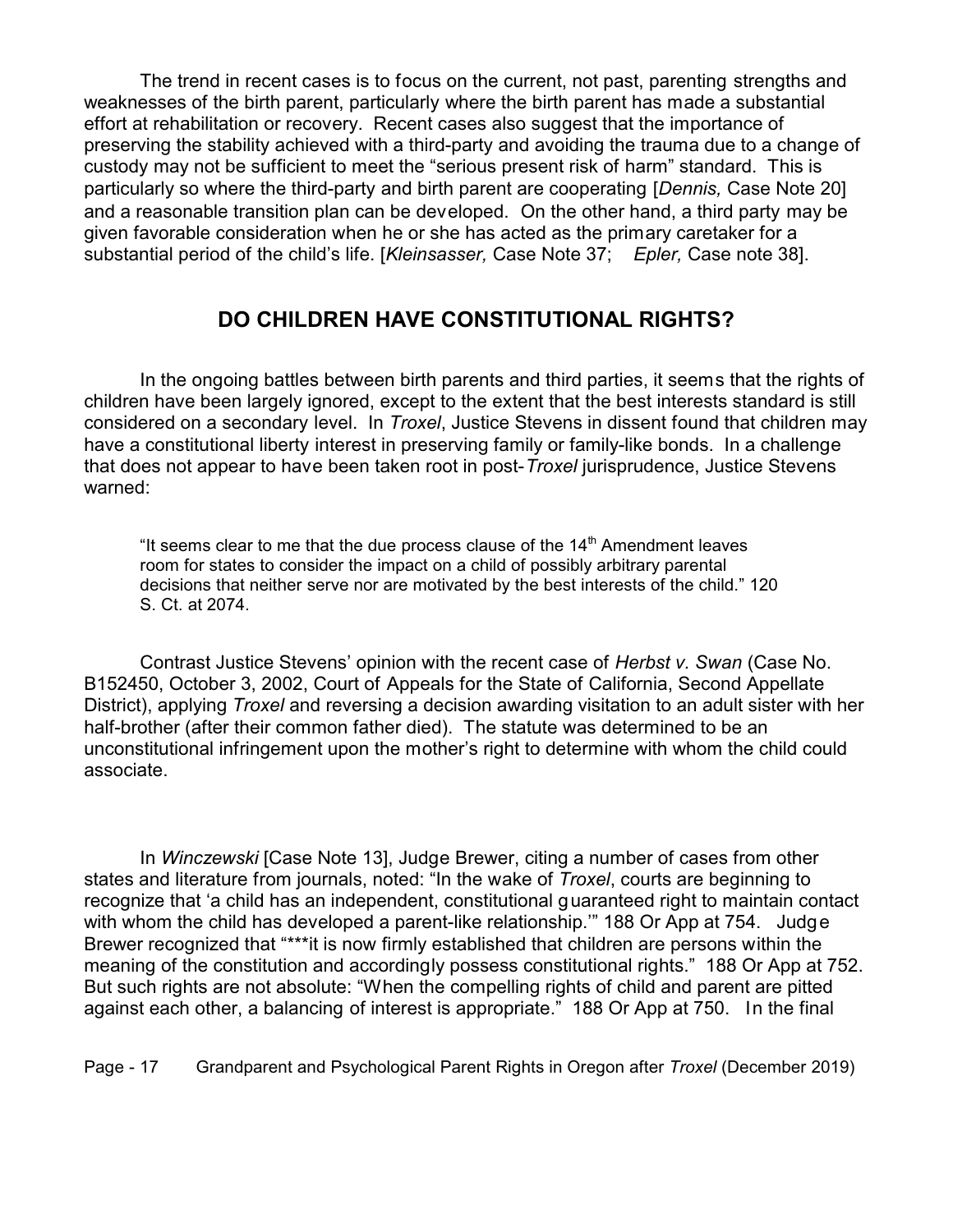analysis, however, Judge Brewer did not articulate the parameters of a child's constitutional right and how that is to be applied, concluding only that a child's constitutional right "to the preservation and enjoyment of child-parent relationship with a non-biological parent is both evolving and complex." 188 Or App at 756. It would appear that Judge Brewer would be content to consider a child's constitutional right as part of the best interest analysis, but only if the *Troxel* presumption has been rebutted. 188 Or App at 756. Commenting upon Judge Brewer's analysis, Judge Schuman and Judge Armstrong were sympathetic to "a more sensitive evaluation of the child's interest than *Troxel* appears to acknowledge," but refused to accord to a child a free-standing fundamental substantive due process right. Rather, Judge Schuman and Judge Armstrong would accord a child "an interest protected by the state as *parens patriae*" rather than as a right. 188 Or App at 761.

In the 2003 and 2005 legislative sessions, this author proposed legislation (SB 804 [2003], SB 966 [2005]) which would mandate the appointment of counsel for children in contested custody third party v. parent proceedings, unless good cause was shown. Counsel would be appointed at the expense of the litigants, but each court would be required to develop a panel list of attorneys willing to represent children at either modest means rates or pro bono. The legislation stalled in committee in 2003 and 2005 with opponents citing cost considerations to litigants and that the court's discretionary power was adequate.

For further information about the implications of *Troxel* on children and families, see: Barbara Bennett Woodhouse, *Talking about Children's Rights in Judicial Custody and Visitation Decision-Making*, 33 Fam. L.Q. 105 (Spring 2002); *Family Court Review*, An Interdisciplinary Journal, Volume 41, Number 1, January 2003, Special Issue: *Troxel v. Granville and Its Implications for Families and Practice: A Multidisciplinary Symposium*; Victor, Daniel R. and Middleditch, Keri L., *Grandparent Visitation: A Survey of History, Jurisprudence, and Legislative Trends Across the United States in the Past Decade*, 22 J. Am. Acad. Matrimonial Lawyers 22, 391 (Dec. 2009); and Atkinson, Jeff, *Shifts in the Law Regarding the Rights of Third Parties to Seek Visitation and Custody of Children*, 47 F.L.Q. 1, 34 (Spring 2013).

## **TIPS AND WARNINGS**

- ORS 109.121-123 (former grandparent visitation statutes) were abolished. Now, grandparents are treated as any other third parties seeking visitation or custody. Therefore a grandparent-child relationship which has languished for more than a year may result in the loss of any right to make a claim. (However Grandparents are given some special consideration in juvenile court proceedings. ORS 419B.876)
- Although ORS 109.119 does not require the specific pleading of facts to support the rebuttal of the parental parent presumption, some trial courts have required this and have dismissed petitions without such allegations.
- ORS 109.119 requires findings of fact supporting the rebuttal of the parental parent presumption. Be prepared to offer written fact findings to the court.

Page - 18 Grandparent and Psychological Parent Rights in Oregon after *Troxel* (December 2019)